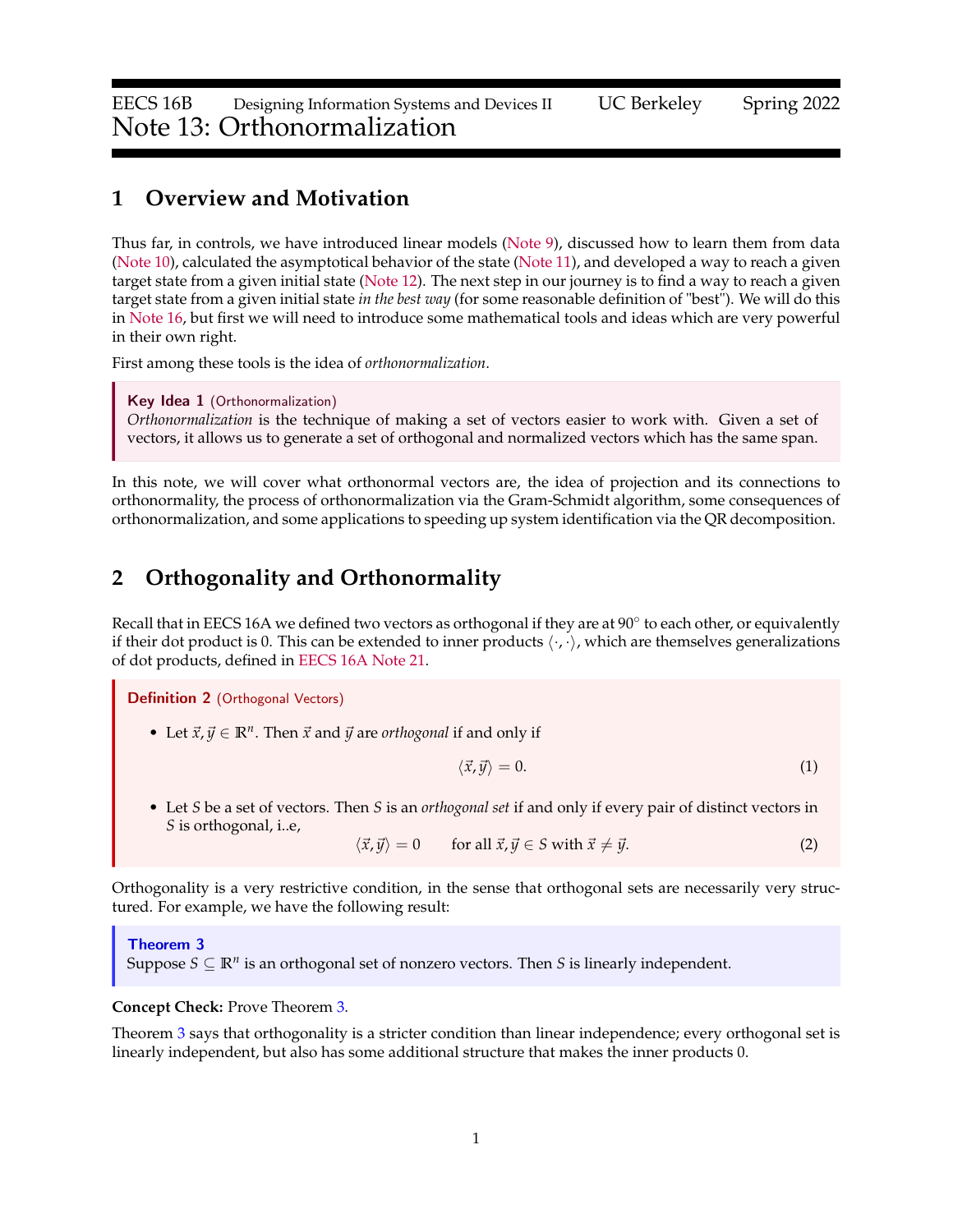

### <span id="page-1-1"></span>Corollary 4

Suppose  $S \subseteq \mathbb{R}^n$  is an orthogonal set of nonzero vectors. Then *S* contains at most *n* vectors.

This is true because linearly independent sets in **R***<sup>n</sup>* have at most *n* vectors.

In addition, we may also talk about two sets of vectors being orthogonal to each other.

<span id="page-1-0"></span>**Definition 5** (Orthogonality of Sets)

Let  $S_1, S_2 \subseteq \mathbb{R}^n$  be two sets of vectors. Then  $S_1$  and  $S_2$  are *orthogonal to each other* if and only if, for all  $\vec{x} \in S_1$  and  $\vec{y} \in S_2$ , we have that  $\vec{x}$  and  $\vec{y}$  are orthogonal.

*NOTE*: We can say *one* set is orthogonal – this means that the vectors in the set are pairwise orthogonal, in the sense of Definition [2.](#page-0-1) Or we can say *two* sets are orthogonal to one another – this means that the vectors in the first set are orthogonal to the vectors in the second set, in the sense of Definition [5.](#page-1-0) We will keep the meaning clear in these notes, but usually the two different notions are distinguished from context.

For example, if the two sets *S*<sup>1</sup> and *S*<sup>2</sup> are subspaces, then by saying *S*<sup>1</sup> and *S*<sup>2</sup> are orthogonal subspaces we mean that every vector in  $S_1$  is orthogonal to every vector in  $S_2$  (i.e., Definition [5\)](#page-1-0). This is because nontrivial subspaces have infinitely many vectors, and thus by Corollary [4,](#page-1-1) they cannot be orthogonal sets in the sense of Definition [2.](#page-0-1)

Definition [5](#page-1-0) is usually useful when  $S_1$  and  $S_2$  are subspaces. In this context, we have the following result, which will be useful in later notes.

### <span id="page-1-2"></span>Proposition 6

Let  $B_1$  be a basis for the subspace  $S_1$ , and  $B_2$  be a basis for the subspace  $S_2$ . Then  $S_1$  and  $S_2$  are orthogonal to each other if and only if  $B_1$  and  $B_2$  are orthogonal to each other.

**Concept Check:** Prove Proposition [6.](#page-1-2)

In other words, Proposition [6](#page-1-2) says that to check orthogonality of subspaces, it is only required to check that their respective bases are orthogonal.

We may also talk about a vector  $\vec{x}$  being orthogonal to a set *S*, which is just shorthand for saying that the sets  $\{\vec{x}\}\$ and *S* are orthogonal.

There is also a second part to the definition of orthonormality – that is, normality.

Definition 7 (Normalized Vectors) Let  $\vec{x} \in \mathbb{R}^n$ . Then  $\vec{x}$  is *normalized* (i.e., has *unit norm*) if and only if  $\|\vec{x}\| = 1$ .

Now we can define orthonormality.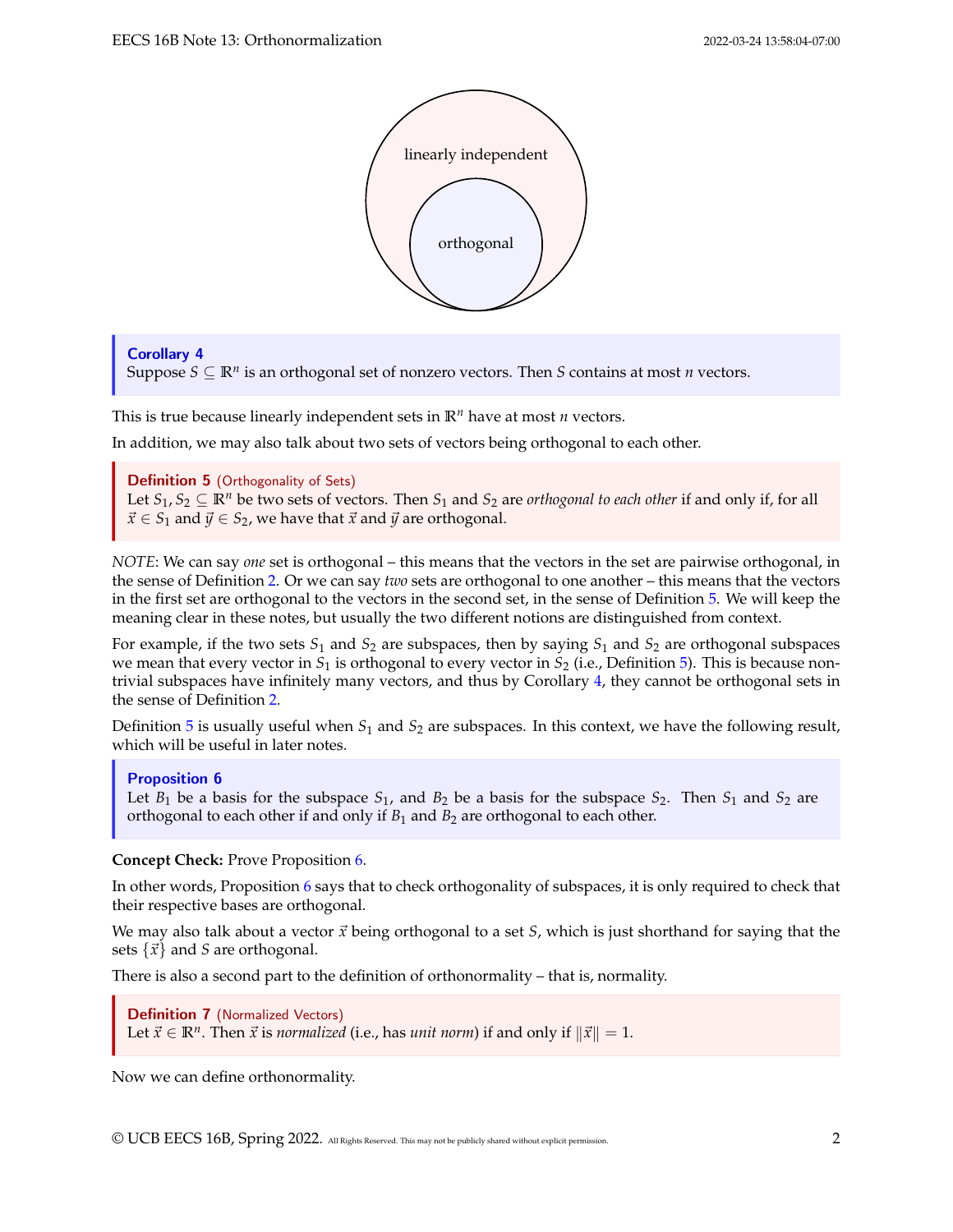Definition 8 (Orthonormal Vectors)

- Let  $\vec{x}, \vec{y} \in \mathbb{R}^n$ . Then  $\vec{x}$  and  $\vec{y}$  are orthonormal if and only if:
	- **–** ⃗*x* and ⃗*y* are orthogonal; and
	- $-$  both  $\vec{x}$  and  $\vec{y}$  are unit norm.
- Let *S* ⊆ **R***<sup>n</sup>* . Then *S* is an *orthonormal set* if and only if *S* is an orthogonal set and all vectors in *S* have unit norm.

The second definition is equivalent to saying that all vectors in *S* are unit norm, and also are pairwise orthogonal.

Sets of orthonormal vectors have large amounts of structure, and they are particularly nice to work with. Along with inheriting all properties of orthogonal sets like Theorem [3,](#page-0-0) i.e.,



We also have properties that are specific to orthonormality, such as the following result, which also provides a way to check for orthonormality.

<span id="page-2-0"></span>Theorem 9

Let *S* be a set of vectors. Then *S* is an orthonormal set if and only if

$$
\langle \vec{x}, \vec{y} \rangle = \begin{cases} 1 & \text{if } \vec{x} = \vec{y} \\ 0 & \text{if } \vec{x} \neq \vec{y} \end{cases} \qquad \text{for all } \vec{x}, \vec{y} \in S. \tag{3}
$$

*Proof.* Indeed,  $\vec{x}$  and  $\vec{y}$  are orthogonal if and only if  $\langle \vec{x},\vec{y}\rangle=0$ . And  $\langle \vec{x},\vec{x}\rangle=\|\vec{x}\|^2=1$  if and only if  $\vec{x}$  is normalized. Applying this to all  $\vec{x}, \vec{y} \in S$  obtains the claim.

*NOTE*: This gives a way to test whether a given set of vectors is orthonormal. If we have an expression for each vector, we can take pairwise inner products and see that they equal to 1 or 0 depending on the vectors we take the inner product of.

Some orthonormality properties manifest nicely as matrix equations with special matrices. For this reason, we define the classes of matrices whose rows or columns are orthonormal sets.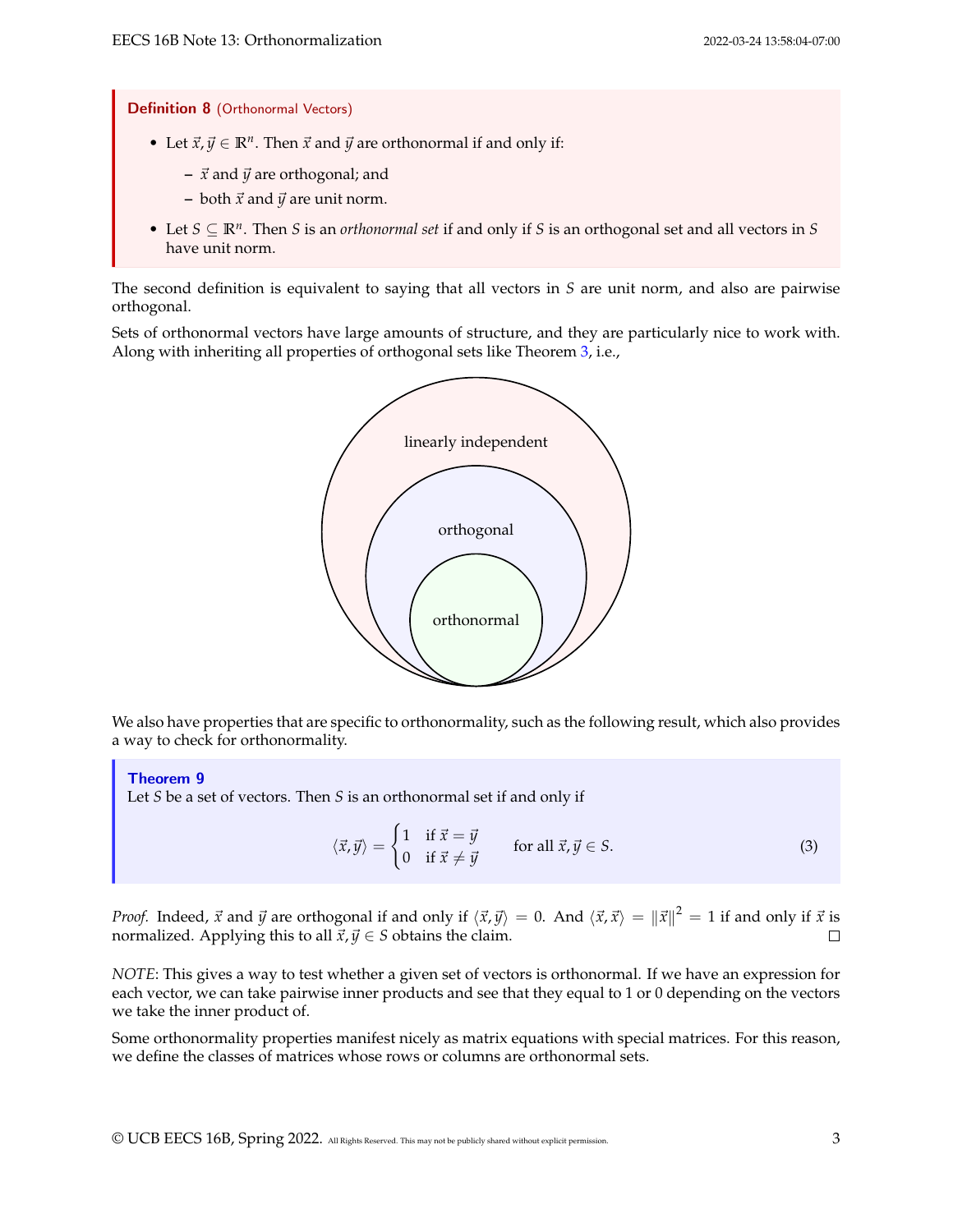Definition 10 (Orthonormal Matrices)

- A square matrix *Q* ∈ **R***n*×*<sup>n</sup>* whose columns or rows form an orthonormal set is called an *orthonormal matrix*. *[a](#page-3-0)*
- A tall matrix  $Q \in \mathbb{R}^{m \times n}$  with  $m \ge n$  whose columns form an orthonormal set is said to have *orthonormal columns*.
- A wide matrix  $Q \in \mathbb{R}^{m \times n}$  with  $m \leq n$  whose rows form an orthonormal set is said to have *orthonormal rows*.

<span id="page-3-0"></span>*<sup>a</sup>*Mathematics literature has some unfortunate terminology for this; namely, in mathematics, such matrices are called *orthogonal*, even if the rows or columns are normalized.

*NOTE*: By Corollary [4,](#page-1-1) we cannot have a tall matrix with orthonormal rows, or a wide matrix with orthonormal columns.

We now present the most foundational property of matrices with orthonormal rows or columns.

### <span id="page-3-1"></span>Theorem 11

- (i) If  $Q \in \mathbb{R}^{m \times n}$  with  $m \ge n$  is a tall matrix, then *Q* has orthonormal columns if and only if  $Q^{\top}Q =$ *In*.
- (ii) If  $Q \in \mathbb{R}^{m \times n}$  with  $m \le n$  is a wide matrix, then *Q* has orthonormal rows if and only if  $QQ$ <sup>⊤</sup> = *I<sub>m</sub>*.

(iii) If  $Q \in \mathbb{R}^{n \times n}$  is a square matrix, then *Q* is orthonormal if and only if  $Q^{\top} = Q^{-1}$ .

*The proof of Theorem [11](#page-3-1) is on the longer side and may distract from the overall flow of this note, so it is left to Appendix [A.1.](#page-13-0) We fully expect you to read the proof and understand it. It is completely in-scope for the course.*

The property  $Q^\top = Q^{-1}$  is possibly *the most important property* of orthonormal matrices.

### Corollary 12

If  $Q \in \mathbb{R}^{n \times n}$  is a square matrix, then it is orthonormal if and only if it has both orthonormal rows and orthonormal columns.

A geometric interpretation of orthonormal matrices, which will be important in the future, is that multiplying a vector by an orthonormal matrix just rotates (and possibly reflects) this vector around the origin, i.e., the length of the vector does not change. In particular, we have the following theorem, which is a little stronger because the desired matrix doesn't need to be square, just to have orthonormal columns.

<span id="page-3-2"></span>Theorem 13 (Matrices with Orthonormal Columns are Reflections and Rotations)

- (i) Let  $Q \in \mathbb{R}^{m \times n}$  with  $m \ge n$  have orthonormal columns, and  $x \in \mathbb{R}^n$ . Then  $||Q\vec{x}|| = ||x||$ .
- (ii) Let  $Q \in \mathbb{R}^{m \times n}$  with  $m \ge n$  have orthonormal columns, and  $X \in \mathbb{R}^{n \times p}$ . Then  $||QX||_F = ||X||_F$ . (Recall the *Frobenius norm* from [Note 10\)](https://www.eecs16b.org/notes/sp22/note10.pdf).
- (iii) Let  $Q \in \mathbb{R}^{m \times n}$  with  $m \leq n$  have orthonormal rows, and  $X \in \mathbb{R}^{p \times m}$ . Then  $||XQ||_F = ||X||_F$ .

*The proof of Theorem [13](#page-3-2) is on the longer side and may distract from the overall flow of this note, so it is left to Appendix [A.2.](#page-13-1) We fully expect you to read the proof and understand it. It is completely in-scope for the course.*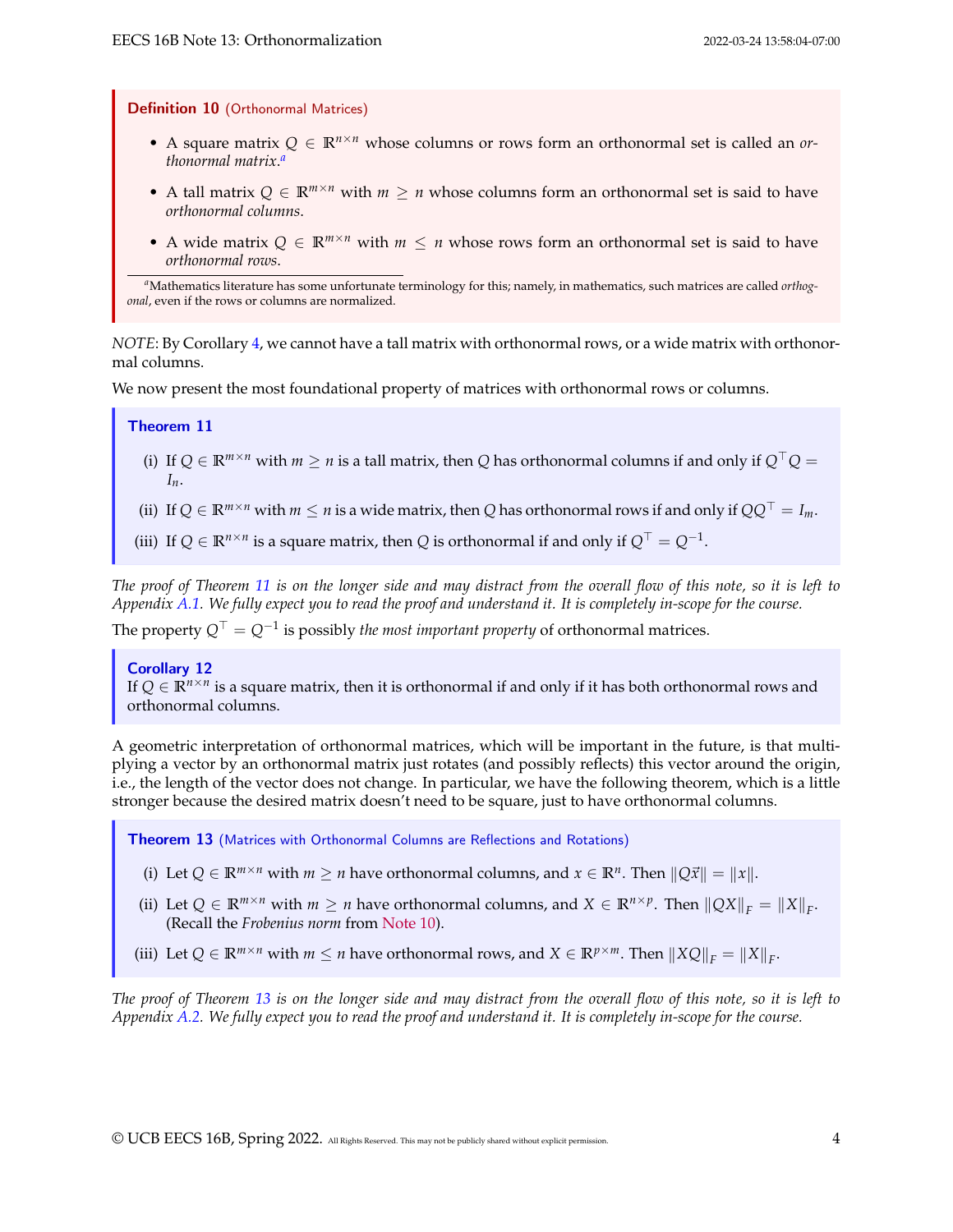## **3 Projections**

Now we will review the concept of projections, which is very much intertwined with the idea of orthonormality. Recall the following definition from [EECS 16A Note 21.](https://eecs16a.org/lecture/Note21.pdf)

Definition 14 (Projection) Let  $\vec{x} \in \mathbb{R}^n$  and define  $S \subseteq \mathbb{R}^n$  to be a subspace. Then we define *the projection of*  $\vec{x}$  *onto* S to be the unique point

$$
\text{proj}_S(\vec{x}) := \underset{\vec{y} \in S}{\text{argmin}} \|\vec{x} - \vec{y}\|.
$$
 (4)

In other words,  $\text{proj}_S(\vec{x})$  is the closest point in *S* to  $\vec{x}$ .

Recall from [EECS 16A Note 23](https://eecs16a.org/lecture/Note23.pdf) the following property of least squares.

<span id="page-4-2"></span>Theorem 15 (Least Squares is Projection) Let *A* ∈  $\mathbb{R}^{m \times n}$  with *m* ≥ *n* have full column rank, and  $\vec{y}$  ∈  $\mathbb{R}^m$ . Then

$$
\operatorname{proj}_{\operatorname{Col}(A)}(\vec{y}) = A(A^\top A)^{-1} A^\top \vec{y}.\tag{5}
$$

We can now augment this theorem with our knowledge of orthonormal matrices.

<span id="page-4-0"></span>Theorem 16 (Least Squares with Orthonormal Columns) Let *Q* ∈  $\mathbb{R}^{m \times n}$  with *m* ≥ *n* have orthonormal columns  $\vec{q}_1, \ldots, \vec{q}_n$  ∈  $\mathbb{R}^m$ , and  $\vec{y}$  ∈  $\mathbb{R}^m$ . Then  $proj_{\text{Col}(Q)}(\vec{y}) = QQ^{\top}\vec{y} = \sum_{i=1}^{n}$  $\langle \vec{y}, \vec{q}_i \rangle \vec{q}_i$ .  $(6)$ 

*The proof of Theorem [16](#page-4-0) is on the longer side and may distract from the overall flow of this note, so it is left to Appendix [A.3.](#page-14-0) We fully expect you to read the proof and understand it. It is completely in-scope for the course.*

The following fact will be useful when doing our own orthonormalization computations.

<span id="page-4-1"></span>Corollary 17 (Least Squares with Orthogonal Columns) Let *Z* ∈  $\mathbb{R}^{m \times n}$  with *m* ≥ *n* have orthogonal and nonzero columns  $\vec{z}_1, \ldots, \vec{z}_n$  ∈  $\mathbb{R}^m$ . Then

$$
\text{proj}_{\text{Col}(Z)}(\vec{y}) = \sum_{i=1}^{n} \frac{\langle \vec{y}, \vec{z}_i \rangle}{\|\vec{z}_i\|^2} \vec{z}_i = \sum_{i=1}^{n} \frac{\langle \vec{y}, \vec{z}_i \rangle}{\langle \vec{z}_i, \vec{z}_i \rangle} \vec{z}_i.
$$
 (7)

*Proof.* Since  $\{\vec{z}_1,\ldots,\vec{z}_n\}$  is an orthogonal set of nonzero vectors,  $\{\frac{\vec{z}_1}{\|\vec{z}_1\|_2}$  $\frac{\vec{z}_1}{\|\vec{z}_1 \|}$ ' $\cdots$ ' $\frac{\vec{z}_n}{\|\vec{z}_n\|}$  $\frac{z_n}{\|\vec{z}_n\|}\}$  is an orthonormal set with the same span, which is still  $Col(Z)$ . Starting with Theorem [16,](#page-4-0) we have

$$
\text{proj}_{\text{Col}(Z)}(\vec{y}) = \sum_{i=1}^{n} \left\langle \vec{y}, \frac{\vec{z}_i}{\|\vec{z}_i\|} \right\rangle \frac{\vec{z}_i}{\|\vec{z}_i\|} = \sum_{i=1}^{n} \frac{\langle \vec{y}, \vec{z}_i \rangle}{\|\vec{z}_i\|^2} \vec{z}_i = \sum_{i=1}^{n} \frac{\langle \vec{y}, \vec{z}_i \rangle}{\langle \vec{z}_i, \vec{z}_i \rangle} \vec{z}_i.
$$
 (8)

 $\Box$ 

We can, in fact, abstract away the idea of projecting onto column spaces and instead discuss projections onto arbitrary subspaces.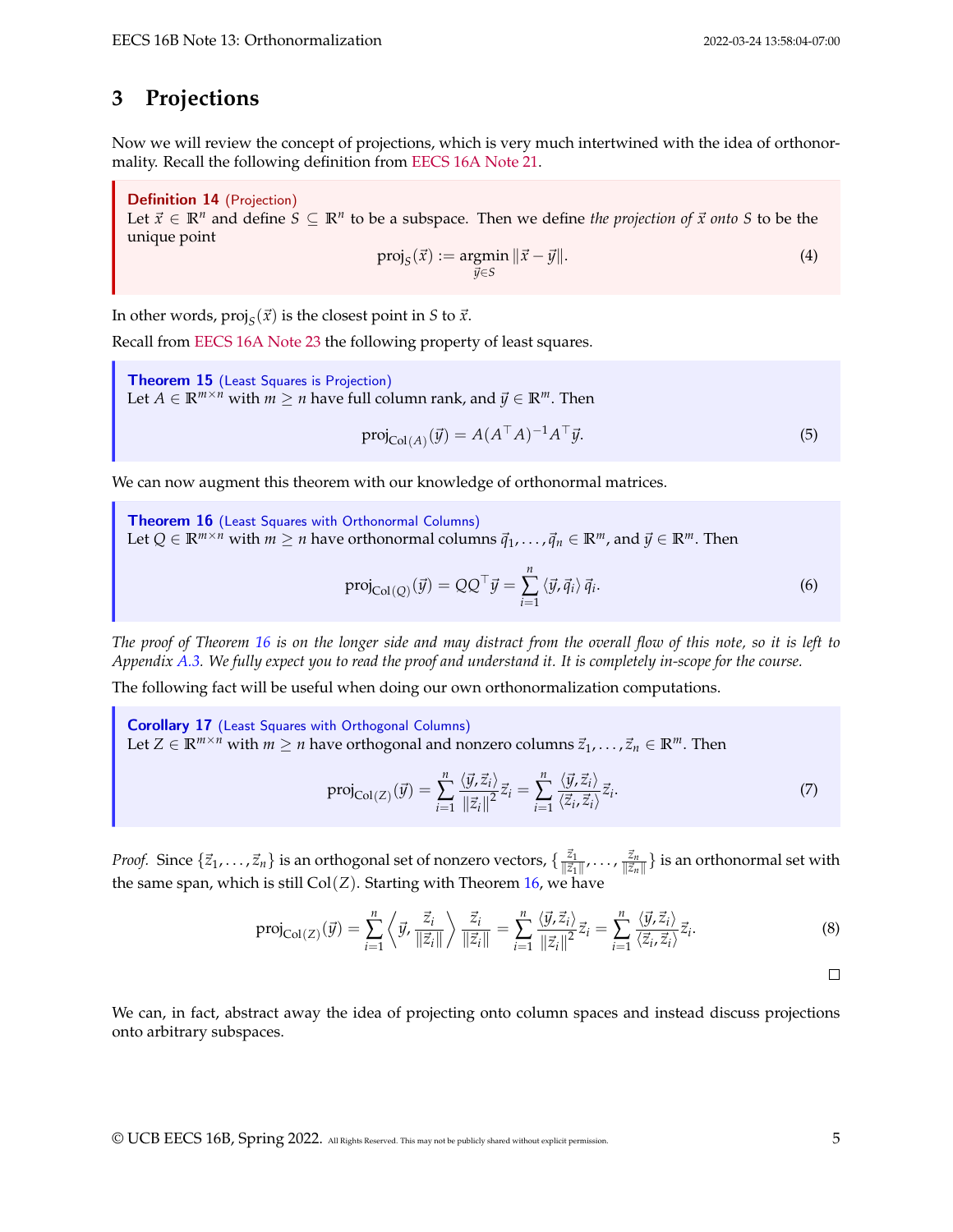<span id="page-5-0"></span>Theorem 18 (Projection with Orthogonal or Orthonormal Columns) Let *S* ⊆ **R**<sup>*m*</sup> be a subspace and { $\vec{s}_1$ , . . . ,  $\vec{s}_n$ } be a basis of orthogonal vectors for this subspace. Then

$$
\text{proj}_S(\vec{x}) = \sum_{i=1}^n \frac{\langle \vec{x}, \vec{s}_i \rangle}{\|\vec{s}_i\|^2} \vec{s}_i = \sum_{i=1}^n \frac{\langle \vec{x}, \vec{s}_i \rangle}{\langle \vec{s}_i, \vec{s}_i \rangle} \vec{s}_i.
$$
 (9)

If  $\{\vec{s}_1, \ldots, \vec{s}_n\}$  is an orthonormal set, then

$$
\text{proj}_{S}(\vec{x}) = \sum_{i=1}^{n} \langle \vec{x}, \vec{s}_i \rangle \vec{s}_i. \tag{10}
$$

**Concept Check:** Use Theorem [16](#page-4-0) and Corollary [17](#page-4-1) to prove Theorem [18.](#page-5-0)

This formula is useful in practice – after all, it allows us to mechanically compute projections just by having the basis vectors. It is also useful in theoretical aspects - it lets us prove things, such as the following result, which is inspired by the exposition in [EECS 16A Note 23.](https://eecs16a.org/lecture/Note23.pdf) Namely, the projection formula above allows us to give a much shorter proof of the following theorem, which allows us to determine whether a given vector is a projection onto a given subspace.

<span id="page-5-1"></span>Theorem 19 (Orthogonality Principle) Let  $S \subseteq \mathbb{R}^m$  be a linear subspace, and  $\vec{x} \in \mathbb{R}^m$  be any vector. Then the following are equivalent:

$$
(i) \ \vec{y} = \text{proj}_S(\vec{x});
$$

(ii)  $\vec{y} - \vec{x}$  is orthogonal to *S*.

*The proof of Theorem [19](#page-5-1) is on the longer side and may distract from the overall flow of this note, so it is left to Appendix [A.4.](#page-14-1) We fully expect you to read the proof and understand it. It is completely in-scope for the course.*

*Since the proof uses theorems that we haven't stated or proved yet, but will do so by the end of the note, we recommend you read the proof after reading the rest of the note. No other theorems in this note depend on Theorem [19.](#page-5-1)*

# **4 Gram-Schmidt Orthonormalization**

Now that we have defined orthonormal vectors and sets, and shown off some of their properties, we can now learn how to convert sets of vectors into orthonormal sets of vectors which have the same span. The easiest way to do this is, for each vector in turn, we subtract off the component of this vector which is in the direction of all the previous vectors we processed. Mathematically, this component is the projection of the vector onto the span of the previous vectors.

So really, we can execute the following pseudocode, given some vectors  $\vec{a}_1,\ldots,\vec{a}_\ell$  that we want to orthonormalize:

• Set  $\vec{q}_1 := \frac{\vec{a}_1}{\|\vec{a}_1\|}$  $\frac{u_1}{\|\vec{a}_1\|}$ .

• For 
$$
i = 2, 3, \ldots, \ell
$$
:

**-** Set  $\vec{z}_i := \vec{a}_i - \text{proj}_{\text{Span}(\vec{q}_1, ..., \vec{q}_{i-1})}(\vec{a}_i)$ .  $-$  Set  $\vec{q}_i := \frac{z_i}{\|\vec{z}_i\|}$  $\frac{z_i}{\|\vec{z}_i\|}$ .

Intuitively, this gives us a nice picture (in the case  $\ell = n = 2$ ):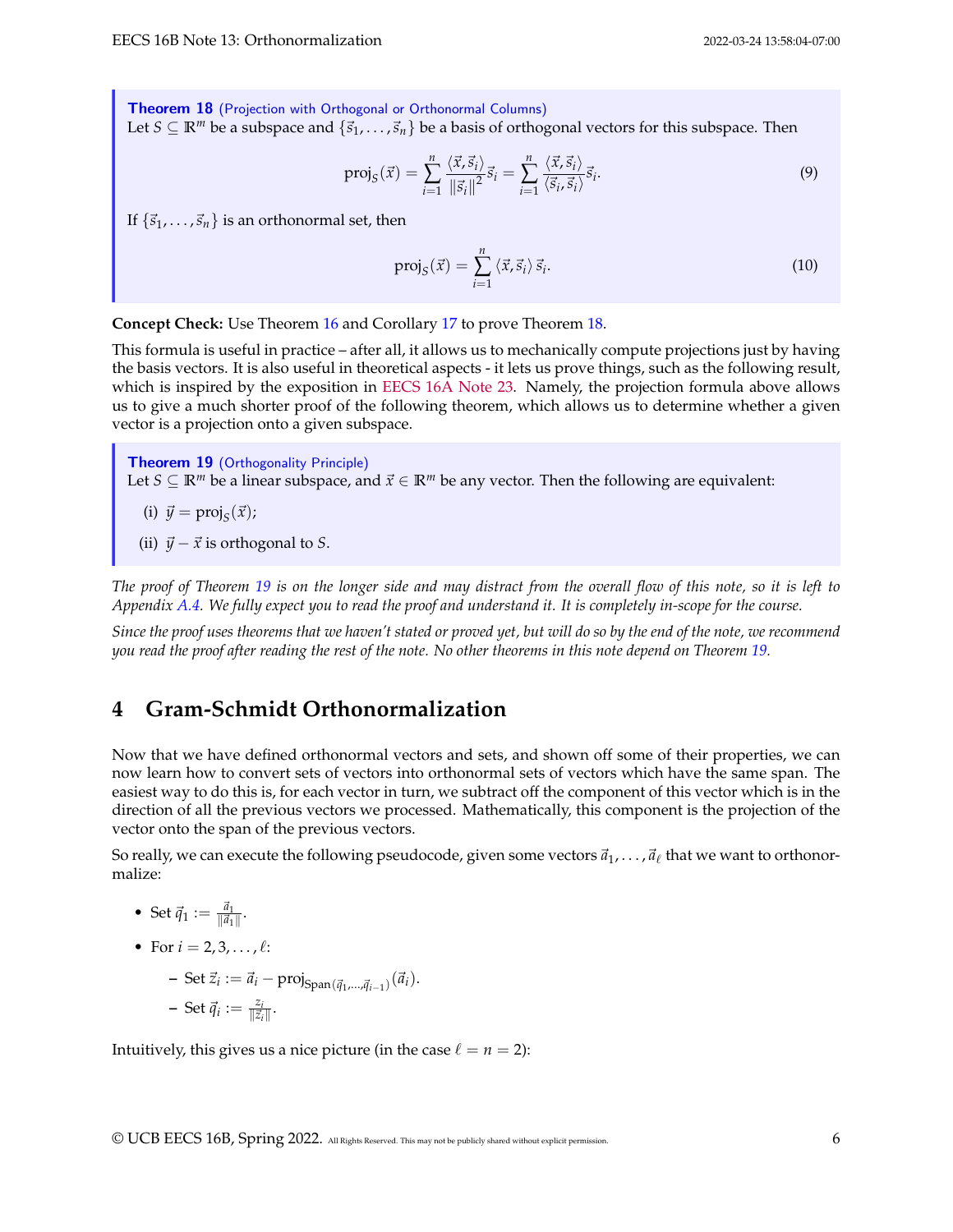

**Figure 1:** Orthonormalization in action, going left to right then top to bottom.

[Wikipedia](https://en.wikipedia.org/wiki/Gram%E2%80%93Schmidt_process#/media/File:Gram-Schmidt_orthonormalization_process.gif) also has a very nice animation of this process.

There are two questions remaining:

• How we would calculate  $proj_{Span(\vec{q}_1,...,\vec{q}_{i-1})}(\vec{a}_k)$ . Indeed, Theorem [16](#page-4-0) tells us that

$$
\text{proj}_{\text{Span}(\vec{q}_1, \dots, \vec{q}_{i-1})}(\vec{a}_i) = \sum_{k=1}^{i-1} \langle \vec{a}_i, \vec{q}_k \rangle \, \vec{q}_k. \tag{11}
$$

• What to do if any  $\vec{z}_i = \vec{0}$  (and so we cannot divide by its norm to get  $\vec{q}_i$ ). In this case it depends what exactly we want to do with the algorithm, but usually we can just throw it out, as it does not contribute to the span.

All of this put together exactly forms the *Gram-Schmidt orthogonalization algorithm.*

<span id="page-6-0"></span>**Algorithm 20** Gram-Schmidt Orthogonalization Algorithm **Input:** A set of vectors  $\{\vec{a}_1, \ldots, \vec{a}_\ell\} \subseteq \mathbb{R}^n$ . **Output:** An orthonormal set of vectors  $\{\vec{q}_1, \ldots, \vec{q}_l\}$  which spans the same set. 1: **function** GRAMSCHMIDT( $\{\vec{a}_1, \ldots, \vec{a}_\ell\}$ ) 2: **for**  $i = 1, \ldots, \ell$  **do** 3:  $\vec{z}_i := \vec{a}_i$ *i*−1 ∑ *k*=1  $\langle \vec{a}_i$  $\rhd$  If *i* = 1 then there are no *k* to sum over, so  $\vec{z}_1 = \vec{a}_1$ . 4: **if**  $\vec{z}_i = \vec{0}_n$  **then** 5:  $\vec{p}_i = \vec{0}_n$ 6: **else** 7:  $\vec{p}_i := \frac{\vec{z}_i}{\|\vec{z}\|}$ ∥⃗*zi*∥ 8: **end if** 9: **end for** 10: **return**  $\{\vec{q}_1, \ldots, \vec{q}_l\} := \{\vec{p}_1, \ldots, \vec{p}_\ell\}$  with the  $\ell - l$  zero vectors discarded. 11: **end function**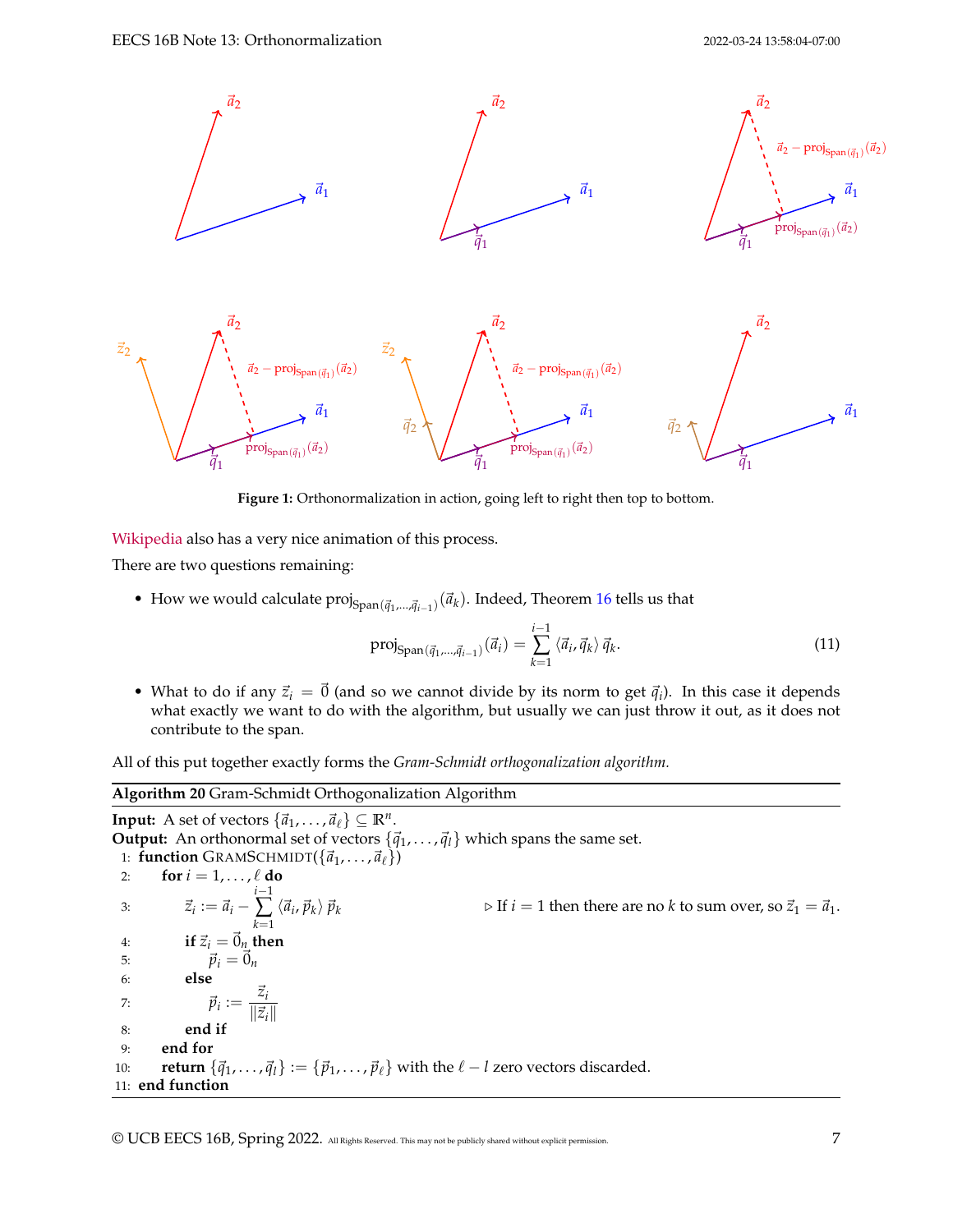Here we are being very pedantic with the checks that  $\vec{z}_i = \vec{0}$ , etc, because this function will be extremely critical in a variety of procedures we will come up with. As such, we would like to have well-defined behavior in every possible case.

The main result related to Algorithm [20](#page-6-0) is the following theorem, which states that the Gram-Schmidt process accomplishes what we want to do. This type of theorem is called a *proof of correctness* in the literature.

<span id="page-7-0"></span>Theorem 21 (Correctness of [Gram-Schmidt Orthogonalization Algorithm\)](#page-6-0) Let  $\{\vec{a}_1, \ldots, \vec{a}_\ell\} \subseteq \mathbb{R}^n$  be a set of vectors and  $\{\vec{q}_1, \ldots, \vec{q}_l\} := \text{GRAMSCHMIDT}(\{\vec{a}_1, \ldots, \vec{a}_\ell\})$ . Then

(i)  $\{\vec{q}_1, \ldots, \vec{q}_l\}$  is an orthonormal set of vectors.

(ii)  $\text{Span}(\vec{q}_1, \ldots, \vec{q}_l) = \text{Span}(\vec{a}_1, \ldots, \vec{a}_l).$ 

Further, if  $\{\vec{a}_1, \ldots, \vec{a}_\ell\}$  are linearly independent then

(iii)  $\ell = l$ . (That is, no vectors are discarded.)

(iv)  $\text{Span}(\vec{q}_1, \ldots, \vec{q}_i) = \text{Span}(\vec{a}_1, \ldots, \vec{a}_i)$  for all  $1 \leq i \leq \ell$ .

*The proof of Theorem [21](#page-7-0) is on the longer side and may distract from the overall flow of this note, so it is left to Appendix [A.5.](#page-15-0) We fully expect you to read the proof and understand it. It is completely in-scope for the course.*

An example of this algorithm being run is in Section [8.1.](#page-10-0)

## **5 Consequences of Orthonormalization**

Once we know that we are able to orthonormalize finite sets of vectors, we have the following abstract result.

<span id="page-7-1"></span>Theorem 22 (Existence of Orthonormal Basis) Let *S*  $\subseteq$   $\mathbb{R}^n$  be a subspace. There exists an orthonormal basis for *S*.

*Proof.* Take any basis for *S* and run Gram-Schmidt on it.

There is also a constructive way to *extend* orthonormal bases for subspaces to other subspaces.

<span id="page-7-2"></span>**Theorem 23** (Extending an Orthonormal Basis) Let *S*  $\subseteq$  *T*  $\subseteq$  **R**<sup>*n*</sup> be subspaces. Then for every orthonormal basis *B*<sub>*S*</sub> of *S*, there exists an orthonormal basis  $B_T$  for *T* that contains  $B_S$ .

*NOTE*: We mean that  $B_T$  contains  $B_S$  in the following sense: each of the dim(*S*) vectors in  $B_S$  is also one of the dim(*T*) vectors in  $B_T$ .

*Proof.* Take any basis *B* of *T* and run Gram-Schmidt on  $B_S \cup B$  to get  $B_T$ . Because the orthonormal vectors in *B<sup>S</sup>* are processed first by Gram-Schmidt, *B<sup>S</sup>* is unchanged by Gram-Schmidt, so *B<sup>S</sup>* is contained in *BT*. And since *B* spans *T*, we know that  $B_S \cup B$  spans *T*, so  $B_T$  is a basis for *T*. П

*NOTE*: Here we assume that we are using *ordered sets* (which can essentially be thought of as lists or arrays) to hold our bases. In this context,  $B_S \cup B$  can be thought of as the concatenation of the lists representing  $B_S$ and *B*, with the elements of *B<sup>S</sup>* going first.

Algorithmically, we can write this process in the following way.

 $\Box$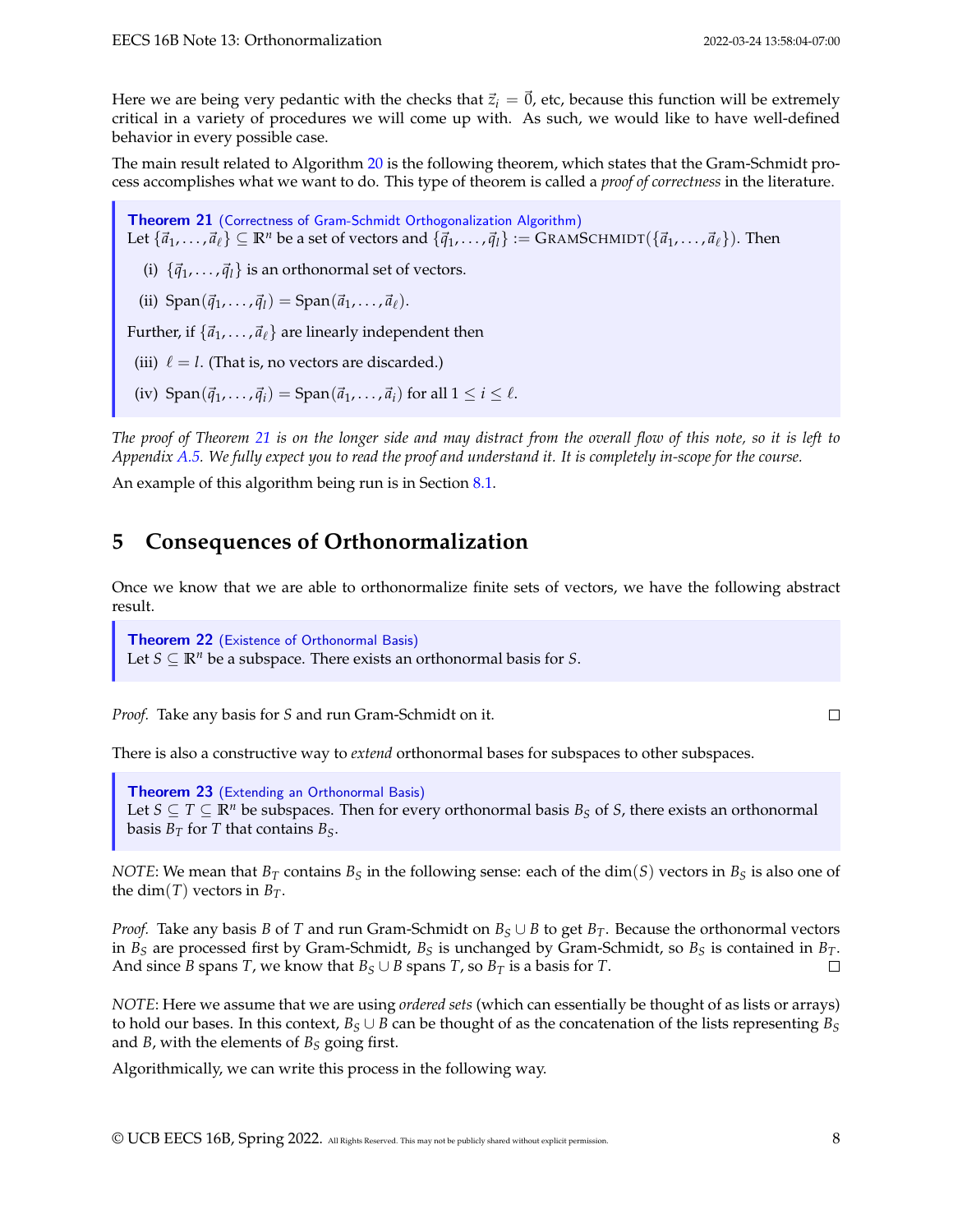**Algorithm 24** Basis Extension

**Input:** Subspaces  $S \subseteq T \subseteq \mathbb{R}^n$ , an orthonormal basis  $B_S$  for *S*. **Output:** An orthonormal basis  $B_T$  for *T* that contains  $B_S$ . 1: **function** EXTENDBASIS(*BS*, *T*) 2:  $B := \text{any basis for } T$ . 3: **return**  $B_T := \text{GRAMSCHMIDT}(B_S \cup B)$ . 4: **end function**

*NOTE*: The basis extension algorithm is most commonly used with  $T = \mathbb{R}^n$ , i.e., in the context of extending orthonormal bases for a subspace *S* to an orthonormal basis for **R***<sup>n</sup>* . One common choice for an arbitrary basis *B* of *T* is to pick *B* to be the columns of the identity matrix, i.e.,  $B = \{\vec{e}_1, \dots, \vec{e}_n\}.$ 

An example of this algorithm being run is in Section [8.2.](#page-11-0)

# **6 (OPTIONAL) The QR Decomposition**

Theorem [21](#page-7-0) tells us that, if  $\{\vec{a}_1, \ldots, \vec{a}_\ell\}$  is linearly independent, then each  $\vec{a}_i$  can be written in terms of  $\vec{q}_1, \ldots, \vec{q}_i$  only. This gives the linear system writing  $\vec{a}_1, \ldots, \vec{a}_\ell$  in terms of the  $\vec{q}_k$  a *triangular* structure. More formally, we have the following decomposition:

<span id="page-8-0"></span>Theorem 25 (QR Decomposition) Let  $A \in \mathbb{R}^{n \times \ell}$  have full column rank. Then there exists a matrix  $Q \in \mathbb{R}^{n \times \ell}$  with orthonormal columns, and an *upper triangular* matrix  $R \in \mathbb{R}^{\ell \times \ell}$  (i.e.,  $r_{ij} = 0$  for  $i > j$ ), such that

$$
A = QR. \tag{12}
$$

*The proof of Theorem [25](#page-8-0) is on the longer side and may distract from the overall flow of this note, so it is left to Appendix [A.6.](#page-19-0)*

The proof also reveals a constructive way to reach a QR decomposition.

**Algorithm 26** QR Decomposition

**Input:** A matrix  $A \in \mathbb{R}^{n \times \ell}$  of full column rank.

**Output:** A matrix Q with orthonormal columns, and an upper-triangular matrix *R*, such that  $A = QR$ . 1: **function** QR(*A*)

2:  $\{\vec{a}_1, \ldots, \vec{a}_\ell\} := \text{columns of } A$ 3:  $\{\vec{q}_1, ..., \vec{q}_\ell\} := \text{GRAMSCHMIDT}(\{\vec{a}_1, ..., \vec{a}_\ell\})$  $Q := [\vec{q}_1 \quad \cdots \quad \vec{q}_{\ell}] \in \mathbb{R}^{n \times \ell}$ 5:  $R :=$  $\lceil$   $\langle \vec{a}_1, \vec{q}_1 \rangle$   $\langle \vec{a}_2, \vec{q}_1 \rangle$   $\cdots$   $\langle \vec{a}_\ell, \vec{q}_1 \rangle$ 0  $\langle \vec{a}_2, \vec{q}_2 \rangle$   $\cdots$   $\langle \vec{a}_\ell, \vec{q}_2 \rangle$ . . . . . . . . . . . . 0 0  $\cdots$   $\langle \vec{a}_{\ell}, \vec{q}_{\ell} \rangle$ 1  $\in \mathbb{R}^{\ell \times \ell}$ 6: **return** *Q*, *R* 7: **end function**

# **7 (OPTIONAL) Application: Speeding Up Model Selection**

Previously, in system identification (see [Note 10\)](https://www.eecs16b.org/notes/sp22/note10.pdf), we knew exactly how many parameters our model had, and were able to design an algorithm to learn the parameters from data. In practice, we sometimes do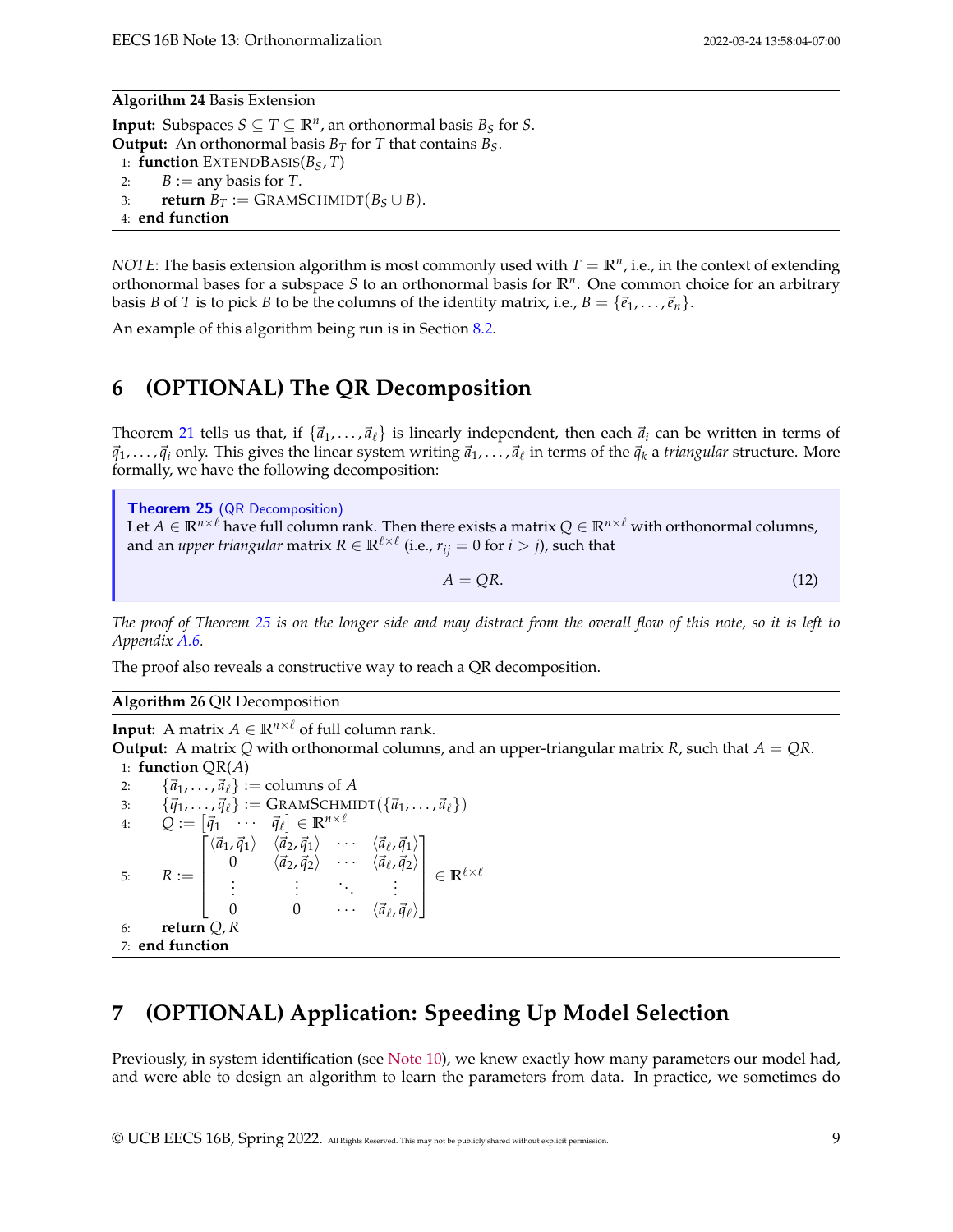not know how many parameters our model has; this is related to the problem of *model selection* in machine learning literature.

More formally, suppose we have several datasets  $D_1 \in \mathbb{R}^{n \times 1}$ ,  $D_2 \in \mathbb{R}^{n \times 2}$ ,..., $D_\ell \in \mathbb{R}^{n \times \ell}$ , where the columns of  $D_i$  are a strict subset of the columns of  $D_{i+1}$ . In the context of system ID,  $D_i$  is the dataset if we include the *i* "most relevant" states and try to build a model off of that.<sup>[1](#page-9-0)</sup> We also have an output vector  $\vec{s} \in \mathbb{R}^n$ . We want to learn parameter vectors  $\vec{\hat{p}}_1, \ldots, \vec{\hat{p}}_\ell$  where  $\vec{\hat{p}}_i \in \mathbb{R}^i$  such that  $D_i \vec{\hat{p}}_i \approx \vec{s}$ . With these estimates, we can evaluate which  $\vec{p}_i$  performs best in practice (or via *validation*), and thereby learn a<br>compact (minimal states used) yet useful model for the system compact (minimal states used) yet useful model for the system.

One way to do this is our system identification technique of least squares. In particular, we solve a sequence of least squares problems

$$
\vec{\hat{p}}_i \in \underset{\vec{p}_i \in \mathbb{R}^i}{\text{argmin}} \left\| D_i \vec{p}_i - \vec{s} \right\| \tag{13}
$$

which has solution

$$
\vec{\hat{p}}_i := (D_i^\top D_i)^{-1} D_i^\top \vec{s}.\tag{14}
$$

The issue is that for large *n*, computing  $(D_i^T D_i)^{-1}$  for every *i* is computationally inefficient, as measured by the number of floating point operations required for an algorithm to do the computation. Matrix multiplication to compute  $D_i^{\top} D_i$  takes roughly  $in^2$  floating point operations, and then taking the inverse takes roughly *i* <sup>3</sup> floating point operations. Summing this up over all *i* ∈ {1, . . . , ℓ} means that this process takes roughly  $\ell^4+\ell^2n^2$  floating point operations, which is extremely large (and thus extremely slow to compute) when  $n$  and  $\ell$  are large.

Instead, what we can do is use the fact that least squares is a projection. The following algorithm speeds up this repeated least squares a lot.

- Take the QR decomposition  $D_{\ell}$  to get matrices  $Q_{\ell} := [\vec{q}_1 \dots \vec{q}_{\ell}]$  and  $R_{\ell}$  as defined in the QR decomposition, which takes around *ℓ<sup>2</sup>n* floating point operations. In addition, for notation's sake we  $\text{can define } Q_i := \begin{bmatrix} \vec{q}_1 & \dots & \vec{q}_i \end{bmatrix}.$
- Let  $\vec{\hat{w}}_1 := \vec{q}_1^\top \vec{s}$ ; this amounts to efficiently calculating  $Q_1^\top \vec{s}$ .
- For each *i* ∈ {2, . . . ,  $\ell$ }, form  $\vec{\hat{w}}_i$  by appending the entry  $\vec{q}_i^{\top} \vec{s}$  to  $\vec{\hat{w}}_{i-1}$ ; this amounts to efficiently  $\mathsf{calculating}\, \mathsf{Q}_i^\top \vec{s}.$
- Note that  $\vec{\hat{w}}_i \neq \vec{\hat{p}}_i$ , because we changed the data from  $D_i$  to  $Q_i$ . To relate the two, we note that

$$
D_i \vec{\hat{p}}_i = D_i (D_i^\top D_i)^{-1} D_i^\top \vec{s} = \text{proj}_{\text{Col}(D_i)}(\vec{s}) = \text{proj}_{\text{Col}(Q_i)}(\vec{s}) = Q_i Q_i^\top \vec{s} = Q_i \vec{\hat{w}}_i.
$$
 (15)

In particular, decomposing  $D_i = Q_i R_i$  where  $R_i$  is the upper left  $i \times i$  sub-block of  $R_\ell$  (and is in particular upper triangular), we have

$$
Q_i R_i \vec{\hat{p}}_i = Q_i \vec{\hat{w}}_i.
$$
\n(16)

Left-multiplying by *Q<sup>i</sup>* on both sides, we get

$$
R_i \vec{\hat{p}}_i = \vec{\hat{w}}_i. \tag{17}
$$

Since  $R_i$  is upper triangular, we can solve for  $\vec{\hat{p}}_i$  efficiently using backward substitution.

Overall this takes much fewer floating point operations – certainly fewer than  $\ell^4+\ell^2n^2$ .

**Concept Check:** How many floating point operations does our new algorithm require, in terms of ℓ and *n*?

<span id="page-9-0"></span><sup>&</sup>lt;sup>1</sup>There are two questions here. First, why would we not use all the states? The answer is that in most modern applications, there are usually many possible states to include, and most of them don't have any effect on the results, so including them in the model is both computationally inefficient and can cause an "overfitting" phenomenon where the parameters use the irrelevant states to erroneously capture the effects of noise. Second, how would we pick the "most relevant" states? The answer is not not simple; there are many ways to do this, and it is a very large problem in statistics and control theory, but it suffices to say that there are many approaches to this "feature selection" that work in practice.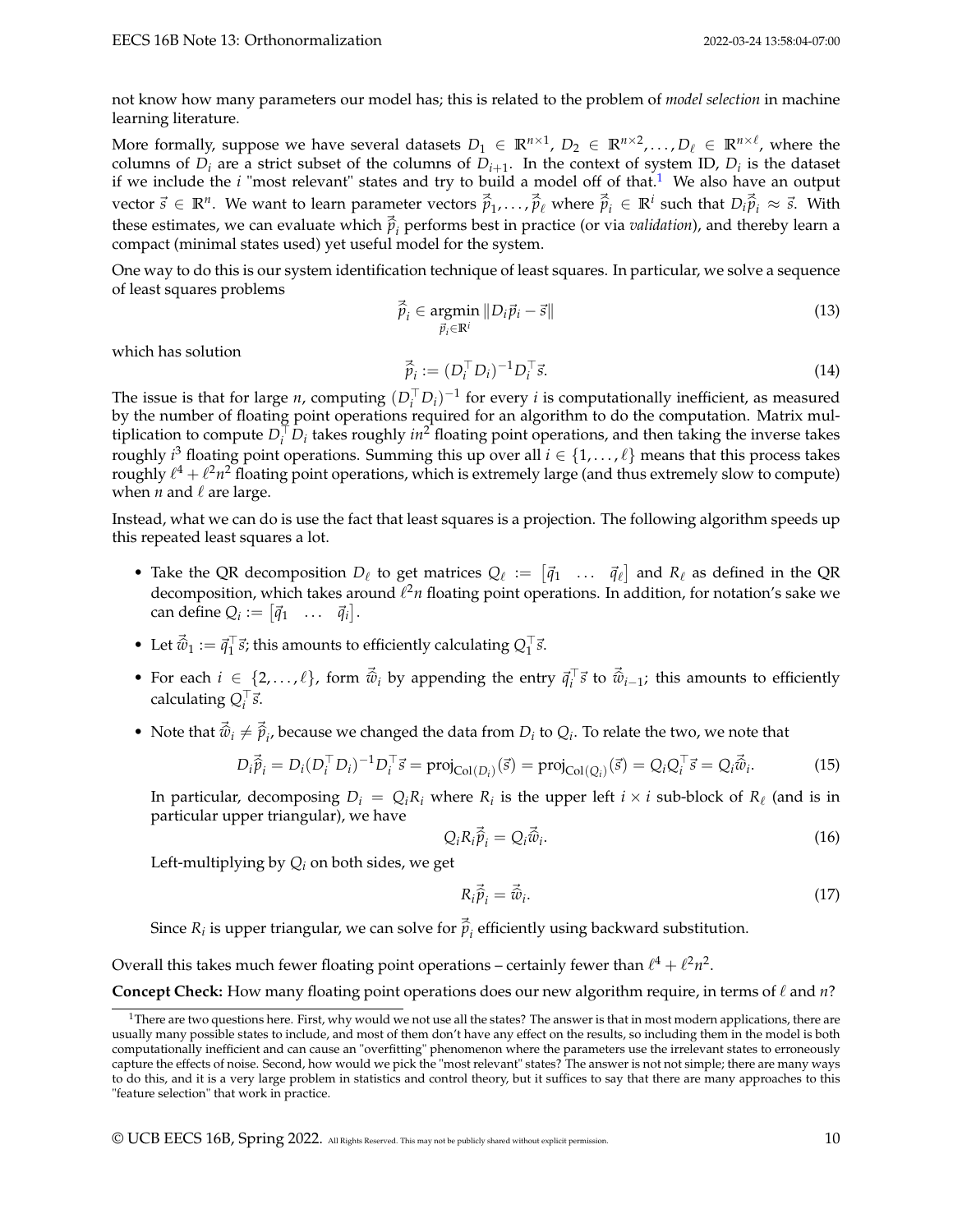# **8 Examples**

We give an extended example for the two main algorithms we present in this note.

## <span id="page-10-0"></span>**8.1 Gram-Schmidt**

Say we have two vectors in  $\mathbb{R}^3$ :

$$
\vec{a}_1 := \begin{bmatrix} 3 \\ 4 \\ 0 \end{bmatrix} \qquad \vec{a}_2 := \begin{bmatrix} 4 \\ 3 \\ 0 \end{bmatrix} \tag{18}
$$

that we want to run Gram-Schmidt on. Mechanically, we have

$$
\vec{p}_1 := \frac{\vec{a}_1}{\|\vec{a}_1\|} = \frac{1}{5} \begin{bmatrix} 3 \\ 4 \\ 0 \end{bmatrix} = \begin{bmatrix} \frac{3}{5} \\ \frac{4}{5} \\ 0 \end{bmatrix} . \tag{19}
$$

Now we compute the projection residual:

$$
\vec{z}_2 = \vec{a}_2 - \langle \vec{a}_2, \vec{p}_1 \rangle \vec{p}_1
$$
\n
$$
\begin{bmatrix} 4 \\ 1 \end{bmatrix} / \begin{bmatrix} 4 \\ 1 \end{bmatrix} \begin{bmatrix} \frac{3}{5} \\ \frac{1}{5} \end{bmatrix} \begin{bmatrix} \frac{3}{5} \\ \frac{1}{5} \end{bmatrix}
$$
\n
$$
(20)
$$

$$
= \begin{bmatrix} 4 \\ 3 \\ 0 \end{bmatrix} - \left\langle \begin{bmatrix} 4 \\ 3 \\ 0 \end{bmatrix}, \begin{bmatrix} \frac{3}{5} \\ \frac{4}{5} \\ 0 \end{bmatrix} \right\rangle \begin{bmatrix} \frac{3}{5} \\ \frac{4}{5} \\ 0 \end{bmatrix}
$$
(21)

$$
= \begin{bmatrix} 4 \\ 3 \\ 0 \end{bmatrix} - \left( 4 \cdot \frac{3}{5} + 3 \cdot \frac{4}{5} + 0 \cdot 0 \right) \begin{bmatrix} \frac{3}{5} \\ \frac{1}{5} \\ 0 \end{bmatrix}
$$
 (22)

$$
= \begin{bmatrix} 4 \\ 3 \\ 0 \end{bmatrix} - \frac{24}{5} \begin{bmatrix} \frac{3}{5} \\ \frac{4}{5} \\ 0 \end{bmatrix}
$$
 (23)

$$
= \begin{bmatrix} 4 \\ 3 \\ 0 \end{bmatrix} - \begin{bmatrix} \frac{72}{25} \\ \frac{96}{25} \\ 0 \end{bmatrix}
$$
 (24)

$$
= \begin{bmatrix} \frac{28}{25} \\ -\frac{21}{25} \\ 0 \end{bmatrix} .
$$
 (25)

Then we can normalize it to get  $\vec{p}_2$  as

$$
\vec{p}_2 = \frac{\vec{z}_2}{\|\vec{z}_2\|} \tag{26}
$$

$$
= \begin{bmatrix} \frac{4}{5} \\ -\frac{3}{5} \\ 0 \end{bmatrix} . \tag{27}
$$

Since  $\vec{p}_1 \neq \vec{0}_3$  and  $\vec{p}_2 \neq \vec{0}_3$ , we output

$$
\vec{q}_1 = \begin{bmatrix} \frac{3}{5} \\ \frac{4}{5} \\ 0 \end{bmatrix} \quad \text{and} \quad \vec{q}_2 = \begin{bmatrix} \frac{4}{5} \\ -\frac{3}{5} \\ 0 \end{bmatrix} . \tag{28}
$$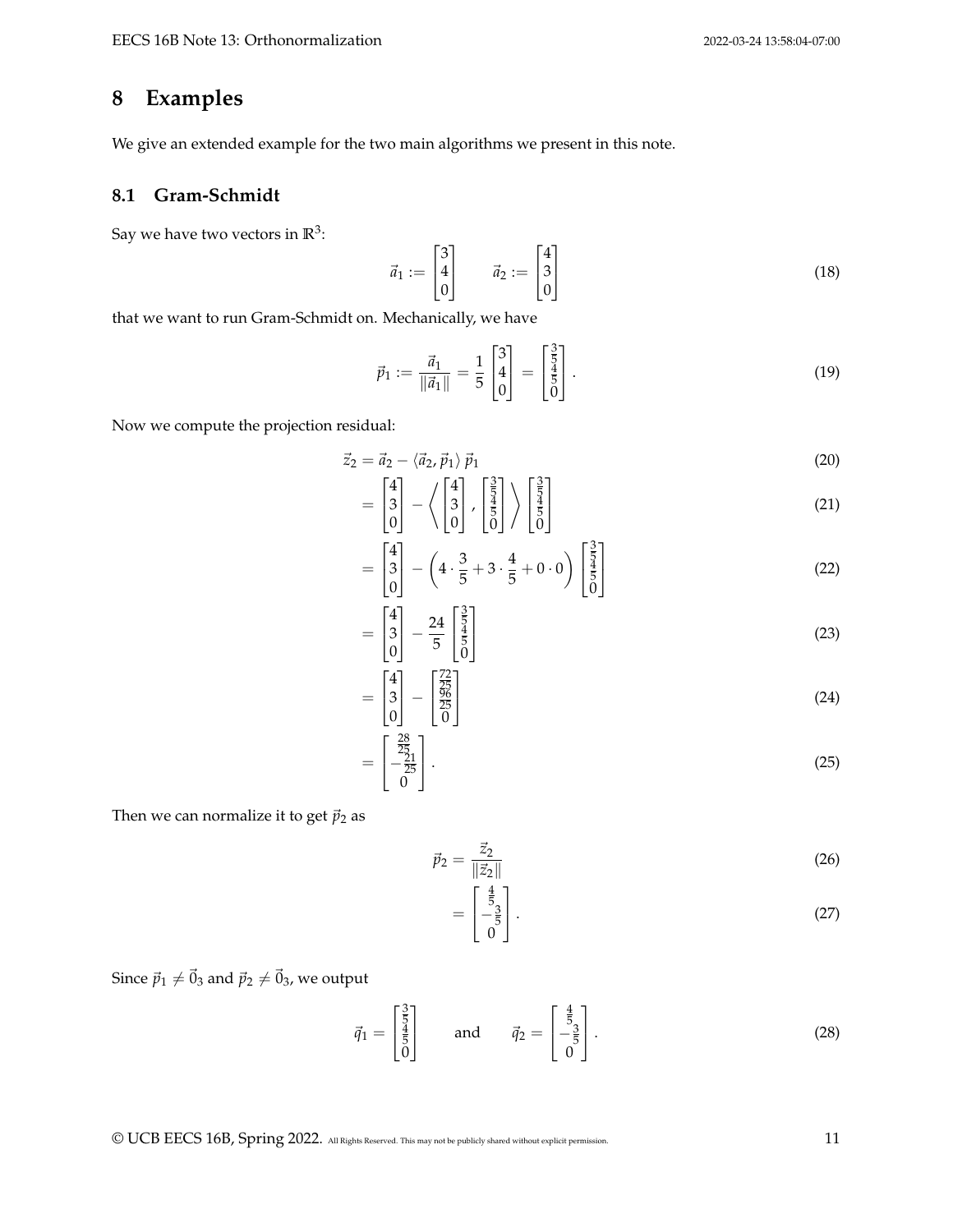### <span id="page-11-0"></span>**8.2 Extending Basis**

Let's say we wanted to extend our basis  $\{\vec{q}_1,\vec{q}_2\}$  to a basis for  $\mathbb{R}^3.$  To do this, we would pick a basis for  $\mathbb{R}^3.$ usually the identity basis  $\{\vec{e}_1,\vec{e}_2,\vec{e}_3\}$ . Then we would run Gram-Schmidt on  $\{\vec{q}_1,\vec{q}_2,\vec{e}_1,\vec{e}_2,\vec{e}_3\}$ . Since  $\mathbb{R}^3$  is three-dimensional, any basis for  $\mathbb{R}^3$  contains 3 vectors, so the output of Gram-Schmidt will also contain 3 vectors, which is an orthonormal basis for **R**<sup>3</sup> .

Anyways, we re-run Gram-Schmidt on this basis. The computation for  $\vec{p}_1$  and  $\vec{p}_2$  goes the same way as the previous section since we are running it on the same vectors in the same order, so we get

$$
\vec{p}_1 := \begin{bmatrix} \frac{3}{5} \\ \frac{4}{5} \\ 0 \end{bmatrix} \quad \text{and} \quad \vec{p}_2 := \begin{bmatrix} \frac{4}{5} \\ -\frac{3}{5} \\ 0 \end{bmatrix} . \tag{29}
$$

Now  $\vec{p}_3$ ,  $\vec{p}_4$ ,  $\vec{p}_5$  are new. Let's start with computing the projection residual:

$$
\vec{z}_3 = \vec{e}_1 - \langle \vec{e}_1, \vec{p}_1 \rangle \vec{p}_1 - \langle \vec{e}_1, \vec{p}_2 \rangle \vec{p}_2
$$
\n(30)

$$
= \begin{bmatrix} 1 \\ 0 \\ 0 \end{bmatrix} - \left\langle \begin{bmatrix} 1 \\ 0 \\ 0 \end{bmatrix}, \begin{bmatrix} \frac{3}{5} \\ \frac{4}{5} \\ 0 \end{bmatrix} \right\rangle \begin{bmatrix} \frac{3}{5} \\ \frac{4}{5} \\ 0 \end{bmatrix} - \left\langle \begin{bmatrix} 1 \\ 0 \\ 0 \end{bmatrix}, \begin{bmatrix} \frac{4}{5} \\ -\frac{3}{5} \\ 0 \end{bmatrix} \right\rangle \begin{bmatrix} \frac{4}{5} \\ -\frac{3}{5} \\ 0 \end{bmatrix}
$$
(31)

$$
= \begin{bmatrix} 1 \\ 0 \\ 0 \end{bmatrix} - \frac{3}{5} \begin{bmatrix} \frac{3}{5} \\ \frac{4}{5} \\ 0 \end{bmatrix} - \frac{4}{5} \begin{bmatrix} \frac{4}{5} \\ -\frac{3}{5} \\ 0 \end{bmatrix}
$$
(32)

$$
= \begin{bmatrix} 1 \\ 0 \\ 0 \end{bmatrix} - \begin{bmatrix} \frac{9}{25} \\ \frac{12}{25} \\ 0 \end{bmatrix} - \begin{bmatrix} \frac{16}{25} \\ -\frac{12}{25} \\ 0 \end{bmatrix}
$$
(33)

$$
= \begin{bmatrix} 0 \\ 0 \\ 0 \end{bmatrix} . \tag{34}
$$

This implies that  $\vec{p}_3 = \vec{0}_3$  and therefore there is no corresponding  $\vec{q}$  vector. Similarly,

$$
\vec{z}_4 = \vec{e}_2 - \langle \vec{e}_2, \vec{p}_1 \rangle \vec{p}_1 - \langle \vec{e}_2, \vec{p}_2 \rangle \vec{p}_2 - \langle \vec{e}_2, \vec{p}_3 \rangle \underbrace{\vec{p}_3}_{=\vec{0}_3}
$$
(35)

$$
= \vec{e}_2 - \langle \vec{e}_2, \vec{p}_1 \rangle \vec{p}_1 - \langle \vec{e}_2, \vec{p}_2 \rangle \vec{p}_2
$$
\n(36)

$$
= \begin{bmatrix} 0 \\ 1 \\ 0 \end{bmatrix} - \left\langle \begin{bmatrix} 0 \\ 1 \\ 0 \end{bmatrix}, \begin{bmatrix} \frac{3}{5} \\ \frac{1}{5} \\ 0 \end{bmatrix} \right\rangle \begin{bmatrix} \frac{3}{5} \\ \frac{1}{5} \\ 0 \end{bmatrix} - \left\langle \begin{bmatrix} 0 \\ 1 \\ 0 \end{bmatrix}, \begin{bmatrix} \frac{4}{5} \\ -\frac{3}{5} \\ 0 \end{bmatrix} \right\rangle \begin{bmatrix} \frac{4}{5} \\ -\frac{3}{5} \\ 0 \end{bmatrix}
$$
(37)

$$
= \begin{bmatrix} 0 \\ 1 \\ 0 \end{bmatrix} - \frac{4}{5} \begin{bmatrix} \frac{3}{5} \\ \frac{4}{5} \\ 0 \end{bmatrix} - \left( -\frac{3}{5} \right) \begin{bmatrix} \frac{4}{5} \\ -\frac{3}{5} \\ 0 \end{bmatrix}
$$
(38)

$$
= \begin{bmatrix} 0 \\ 1 \\ 0 \end{bmatrix} - \begin{bmatrix} \frac{12}{25} \\ \frac{16}{25} \\ 0 \end{bmatrix} + \begin{bmatrix} \frac{12}{5} \\ -\frac{9}{25} \\ 0 \end{bmatrix}
$$
(39)

$$
= \begin{bmatrix} 0 \\ 0 \\ 0 \end{bmatrix} . \tag{40}
$$

Again, this implies that  $\vec{p}_4 = \vec{0}_3$  and therefore there is no corresponding  $\vec{q}$  vector.

Finally, computing the residual for  $\vec{e}_3$  gets us

$$
\vec{z}_5 = \vec{e}_3 - \langle \vec{e}_3, \vec{p}_1 \rangle \ \vec{p}_1 - \langle \vec{e}_3, \vec{p}_2 \rangle \ \vec{p}_2 - \langle \vec{e}_3, \vec{p}_3 \rangle \underbrace{\vec{p}_3 - \langle \vec{e}_3, \vec{p}_4 \rangle}_{=\vec{0}_3} \underbrace{\vec{p}_4}_{=\vec{0}_3}
$$
(41)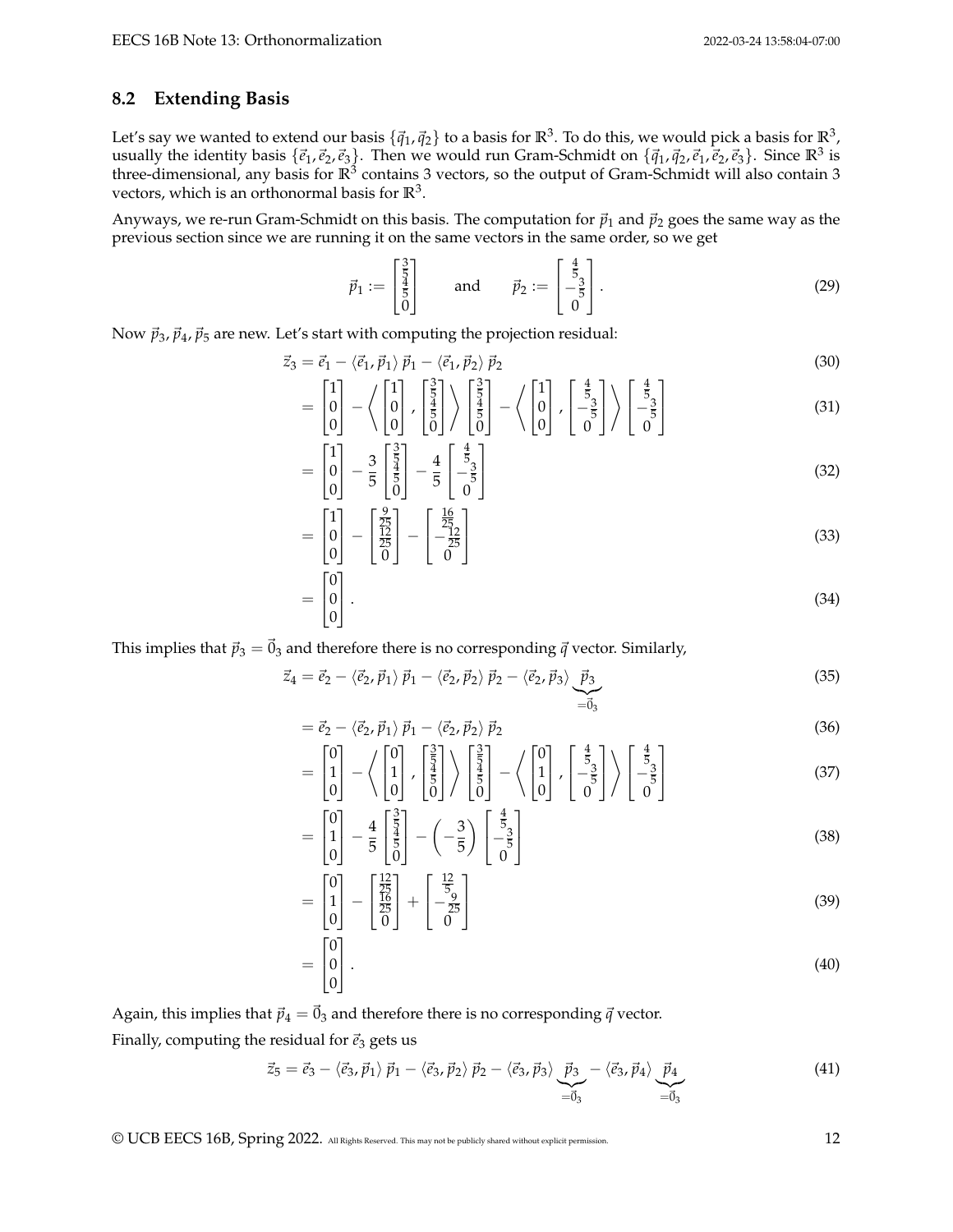$$
=\vec{e}_3-\langle\vec{e}_3,\vec{p}_1\rangle\vec{p}_1-\langle\vec{e}_3,\vec{p}_2\rangle\vec{p}_2
$$
\n(42)

$$
= \begin{bmatrix} 0 \\ 0 \\ 1 \end{bmatrix} - \left\langle \begin{bmatrix} 0 \\ 0 \\ 1 \end{bmatrix}, \begin{bmatrix} \frac{3}{5} \\ \frac{4}{5} \\ 0 \end{bmatrix} \right\rangle \begin{bmatrix} \frac{3}{5} \\ \frac{4}{5} \\ 0 \end{bmatrix} - \left\langle \begin{bmatrix} 0 \\ 0 \\ 1 \end{bmatrix}, \begin{bmatrix} \frac{4}{5} \\ -\frac{3}{5} \\ 0 \end{bmatrix} \right\rangle \begin{bmatrix} \frac{4}{5} \\ -\frac{3}{5} \\ 0 \end{bmatrix}
$$
(43)

$$
= \begin{bmatrix} 0 \\ 0 \\ 1 \end{bmatrix} - 0 \cdot \begin{bmatrix} \frac{3}{5} \\ \frac{4}{5} \\ 0 \end{bmatrix} - 0 \cdot \begin{bmatrix} \frac{4}{5} \\ -\frac{3}{5} \\ 0 \end{bmatrix}
$$
(44)

$$
= \begin{bmatrix} 0 \\ 0 \\ 1 \end{bmatrix} . \tag{45}
$$

Then we have

$$
\vec{p}_5 := \frac{\vec{z}_5}{\|\vec{z}_5\|} = \begin{bmatrix} 0 \\ 0 \\ 1 \end{bmatrix} . \tag{46}
$$

Thus  $\vec{q}_3 = \vec{p}_5 =$  $\lceil$  $\overline{\phantom{a}}$ 0 0 1 1 . Gram-Schmidt outputs

$$
\vec{q}_1 = \begin{bmatrix} \frac{3}{5} \\ \frac{4}{5} \\ 0 \end{bmatrix}, \qquad \vec{q}_2 = \begin{bmatrix} \frac{4}{5} \\ -\frac{3}{5} \\ 0 \end{bmatrix}, \qquad \vec{q}_3 = \begin{bmatrix} 0 \\ 0 \\ 1 \end{bmatrix}
$$
(47)

which is indeed an orthonormal basis for **R**<sup>3</sup> .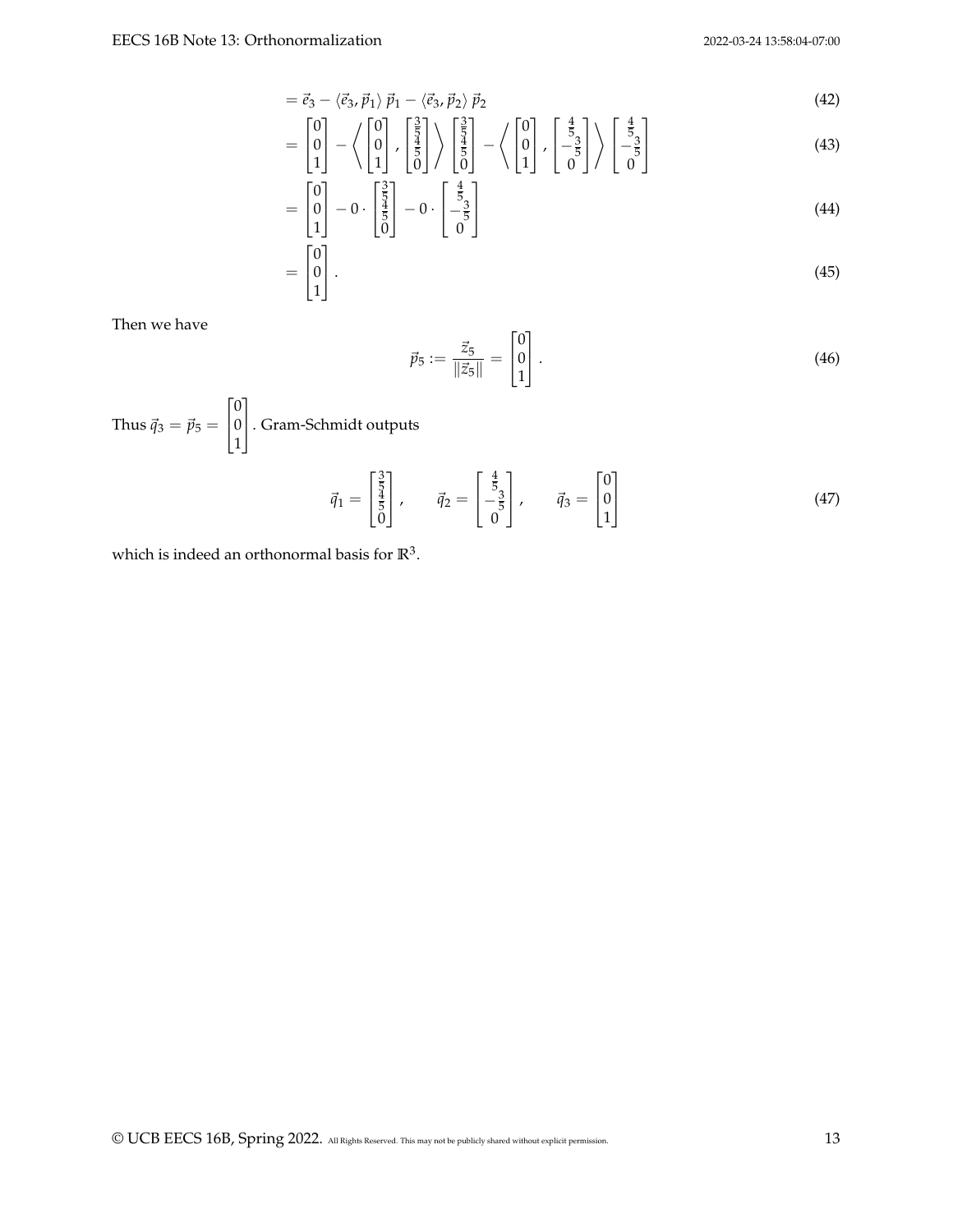# **A Longer Proofs**

## <span id="page-13-0"></span>**A.1 Proof of Theorem [11](#page-3-1)**

*Proof of Theorem [11.](#page-3-1)*

(i) Suppose the columns of *Q* are  $\vec{q}_1, \ldots, \vec{q}_n \in \mathbb{R}^m$ . Then we have

$$
Q^{\top} Q = \begin{bmatrix} \vec{q}_1 & \cdots & \vec{q}_n \end{bmatrix}^{\top} \begin{bmatrix} \vec{q}_1 & \cdots & \vec{q}_n \end{bmatrix}
$$
(48)

$$
= \begin{bmatrix} 1 \\ \vdots \\ \vec{q}_n \end{bmatrix} [\vec{q}_1 \quad \cdots \quad \vec{q}_n]
$$
 (49)

$$
= \begin{bmatrix} \vec{q}_1^\top \vec{q}_1 & \cdots & \vec{q}_1^\top \vec{q}_n \\ \vdots & \ddots & \vdots \\ \vec{q}_n^\top \vec{q}_1 & \cdots & \vec{q}_n^\top \vec{q}_n \end{bmatrix}
$$
(50)

$$
= \begin{bmatrix} \langle \vec{q}_1, \vec{q}_1 \rangle & \cdots & \langle \vec{q}_n, \vec{q}_n \rangle \\ \vdots & \ddots & \vdots \\ \langle \vec{q}_1, \vec{q}_n \rangle & \cdots & \langle \vec{q}_n, \vec{q}_n \rangle \end{bmatrix}
$$
(51)

By Theorem [9,](#page-2-0) we see that  $Q^{\top}Q = I_n$  if and only if  $\{\vec{q}_1, \ldots, \vec{q}_n\}$  are orthonormal.

(ii) Apply (i) to  $Q$ <sup>⊤</sup> ∈ **R**<sup>*n*×*m*</sup>, which is a tall matrix. Note that

$$
QQ^{\top} = (Q^{\top})^{\top} (Q^{\top}). \tag{52}
$$

This tells us that

$$
QQ^{\top} = I_m \tag{53}
$$

if and only if *Q*<sup>⊤</sup> has orthonormal columns, i.e., *Q* has orthonormal rows.

(iii) Suppose *Q* is orthogonal. Then it has orthonormal columns or orthonormal rows. If it has orthonormal columns then, by (i),  $Q^{\top}Q = I_n$ ; if it has orthonormal rows then, by (ii),  $QQ^{\top} = I_n$ . Either way, *Q*<sup>⊤</sup> = *Q*−<sup>1</sup> as desired. Going the other way, if *Q*<sup>⊤</sup> = *Q*−<sup>1</sup> then *Q*⊤*Q* = *In*, which confirms by (i) that *Q* has orthonormal columns and is thus orthonormal.

 $\Box$ 

## <span id="page-13-1"></span>**A.2 Proof of Theorem [13](#page-3-2)**

*Proof of Theorem [13.](#page-3-2)*

(i)

$$
\|Q\vec{x}\| = \sqrt{\|Q\vec{x}\|^2} = \sqrt{\langle Q\vec{x}, Q\vec{x}\rangle} = \sqrt{\langle \vec{x}, Q^\top Q\vec{x}\rangle} = \sqrt{\langle \vec{x}, \vec{x}\rangle} = \sqrt{\|\vec{x}\|^2} = \|\vec{x}\|.\tag{54}
$$

(ii)

$$
\|QX\|_F = \sqrt{\|QX\|_F^2} = \sqrt{\sum_{i=1}^p \|(QX)_i\|^2} = \sqrt{\sum_{i=1}^p \|Q\vec{x}_i\|^2} = \sqrt{\sum_{i=1}^p \|\vec{x}_i\|^2} = \sqrt{\|X\|_F^2} = \|X\|_F.
$$
 (55)

(iii) *Q*<sup>⊤</sup> has orthonormal columns. Then

$$
\|XQ\|_F = \left\|(XQ)^\top\right\|_F = \left\|Q^\top X^\top\right\|_F = \left\|X^\top\right\|_F = \|X\|_F. \tag{56}
$$

 $\Box$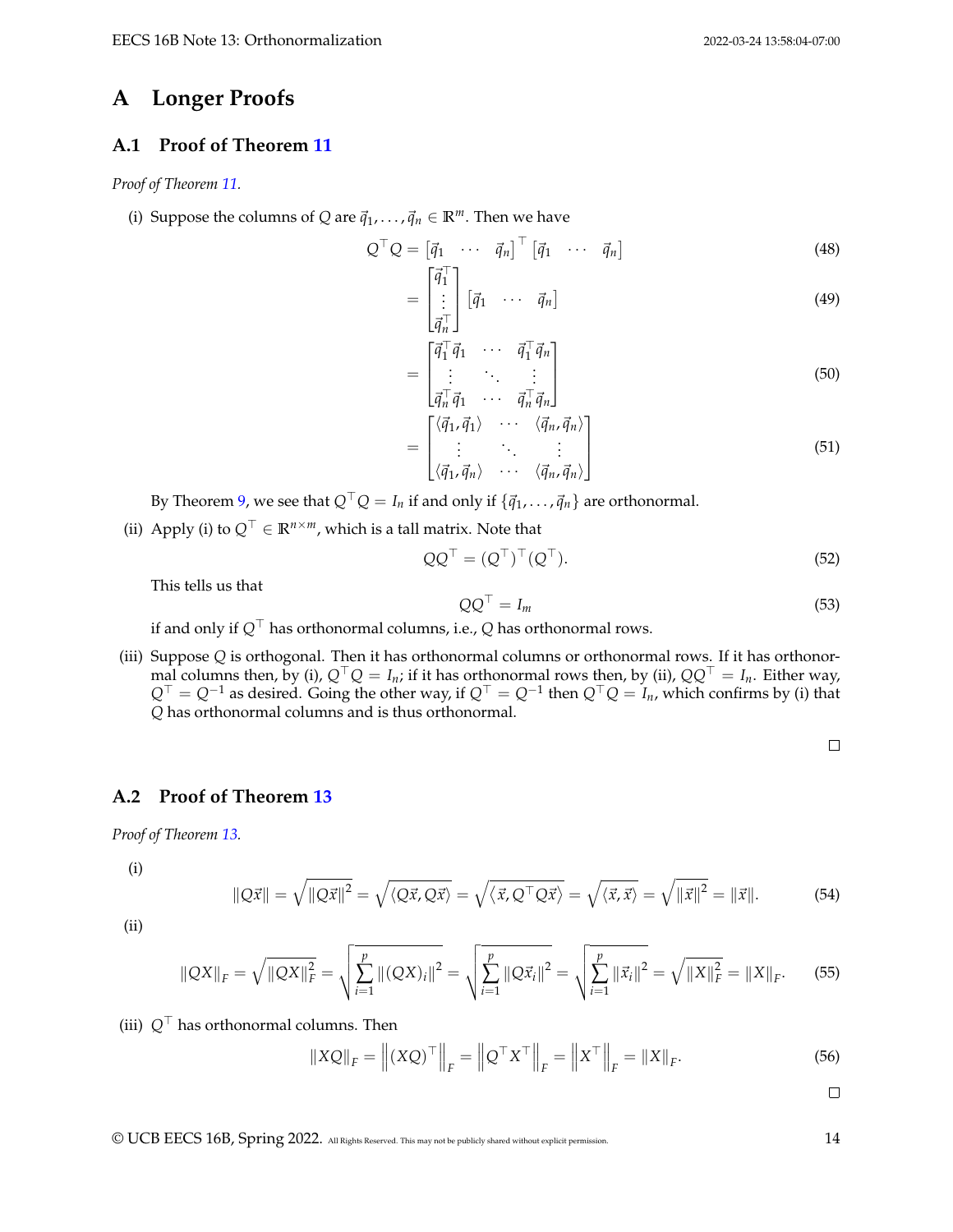### <span id="page-14-0"></span>**A.3 Proof of Theorem [16](#page-4-0)**

*Proof of Theorem [16.](#page-4-0)* Since *Q* has orthonormal columns, by Theorem [3,](#page-0-0) we know that the columns of *Q* are linearly independent, so *Q* has full column rank. By Theorem [15,](#page-4-2) we have

$$
\text{proj}_{\text{Col}(Q)}(\vec{y}) = Q(Q^{\top}Q)^{-1}Q^{\top}\vec{y}.\tag{57}
$$

By Theorem [11,](#page-3-1) since *Q* has orthonormal columns, we know that  $Q^{\top}Q = I_n$ . Thus

$$
\text{proj}_{\text{Col}(Q)}(\vec{y}) = Q(Q^{\top}Q)^{-1}Q^{\top}\vec{y}
$$
\n(58)

$$
= Q(I_n)^{-1} Q^{\top} \vec{y} \tag{59}
$$

$$
=QQ^{\top}\vec{y}\tag{60}
$$

$$
= \begin{bmatrix} \vec{q}_1 & \cdots & \vec{q}_n \end{bmatrix} \begin{bmatrix} \vec{q}_1^\top \\ \vdots \\ \vec{q}_n^\top \end{bmatrix} \vec{y}
$$
 (61)

$$
= \begin{bmatrix} \vec{q}_1 & \cdots & \vec{q}_n \end{bmatrix} \begin{bmatrix} \vec{q}_1^\top \vec{y} \\ \vdots \\ \vec{q}_n^\top \vec{y} \end{bmatrix}
$$
 (62)

$$
= \begin{bmatrix} \vec{q}_1 & \cdots & \vec{q}_n \end{bmatrix} \begin{bmatrix} \langle \vec{y}, \vec{q}_1 \rangle \\ \vdots \\ \langle \vec{y}, \vec{q}_n \rangle \end{bmatrix}
$$
(63)

$$
=\sum_{i=1}^{n}\left\langle \vec{y},\vec{q}_i\right\rangle \vec{q}_i.
$$
\n(64)

 $\Box$ 

### <span id="page-14-1"></span>**A.4 Proof of Theorem [19](#page-5-1)**

*Proof of Theorem* [19.](#page-5-1) For now, we will take for granted the fact that *S* has an orthonormal basis  $\{\vec{s}_1, \ldots, \vec{s}_n\} \subset$ **R***m*; the existence of such a basis is proved in Theorem [22,](#page-7-1) which does not rely on this theorem. We will also take for granted the fact that this basis can be extended to an orthonormal basis  $\{\vec{s}_1,\ldots,\vec{s}_m\}$  for  $\mathbb{R}^m$ ; this extension exists by Theorem [23,](#page-7-2) which also does not rely on this theorem.

The proof technique used here is very common – *when we have an orthonormal basis, write everything in terms of this basis, and lots of stuff will cancel.*

(i)  $\implies$  (ii) By Theorem [18,](#page-5-0) we know that

$$
\vec{y} = \text{proj}_{S}(\vec{x}) = \sum_{i=1}^{n} \langle \vec{x}, \vec{s}_i \rangle \vec{s}_i. \tag{65}
$$

Now  $\vec{x}$  can be written as its projection onto  $\mathbb{R}^m$ , that is,

$$
\vec{x} = \text{proj}_{\mathbb{R}^m}(\vec{x}) = \sum_{i=1}^m \langle \vec{x}, \vec{s}_i \rangle \, \vec{s}_i. \tag{66}
$$

Now

$$
\vec{x} - \vec{y} = \sum_{i=1}^{m} \langle \vec{x}, \vec{s}_i \rangle \vec{s}_i - \sum_{i=1}^{n} \langle \vec{x}, \vec{s}_i \rangle \vec{s}_i = \sum_{i=n+1}^{m} \langle \vec{x}, \vec{s}_i \rangle \vec{s}_i.
$$
 (67)

Now  $\vec{x} - \vec{y}$  is a linear combination of  $\vec{s}_{n+1}, \ldots, \vec{s}_m$ , and so  $\vec{x} - \vec{y} \in \text{Span}(\vec{s}_{n+1}, \ldots, \vec{s}_m)$ . Since  $\{\vec{s}_1, \ldots, \vec{s}_m\}$ is an orthonormal set, we have that  $\{\vec{s}_1,\ldots,\vec{s}_n\}$  and  $\{\vec{s}_{n+1},\ldots,\vec{s}_m\}$  are orthogonal as sets, so by Propo-sition [6,](#page-1-2)  $S = \text{Span}(\vec{s}_1, \ldots, \vec{s}_n)$  and  $\text{Span}(\vec{s}_{n+1}, \ldots, \vec{s}_m)$  are orthogonal subspaces. Thus *S* is orthogonal to  $\vec{x}$  –  $\vec{y}$  and (ii) holds.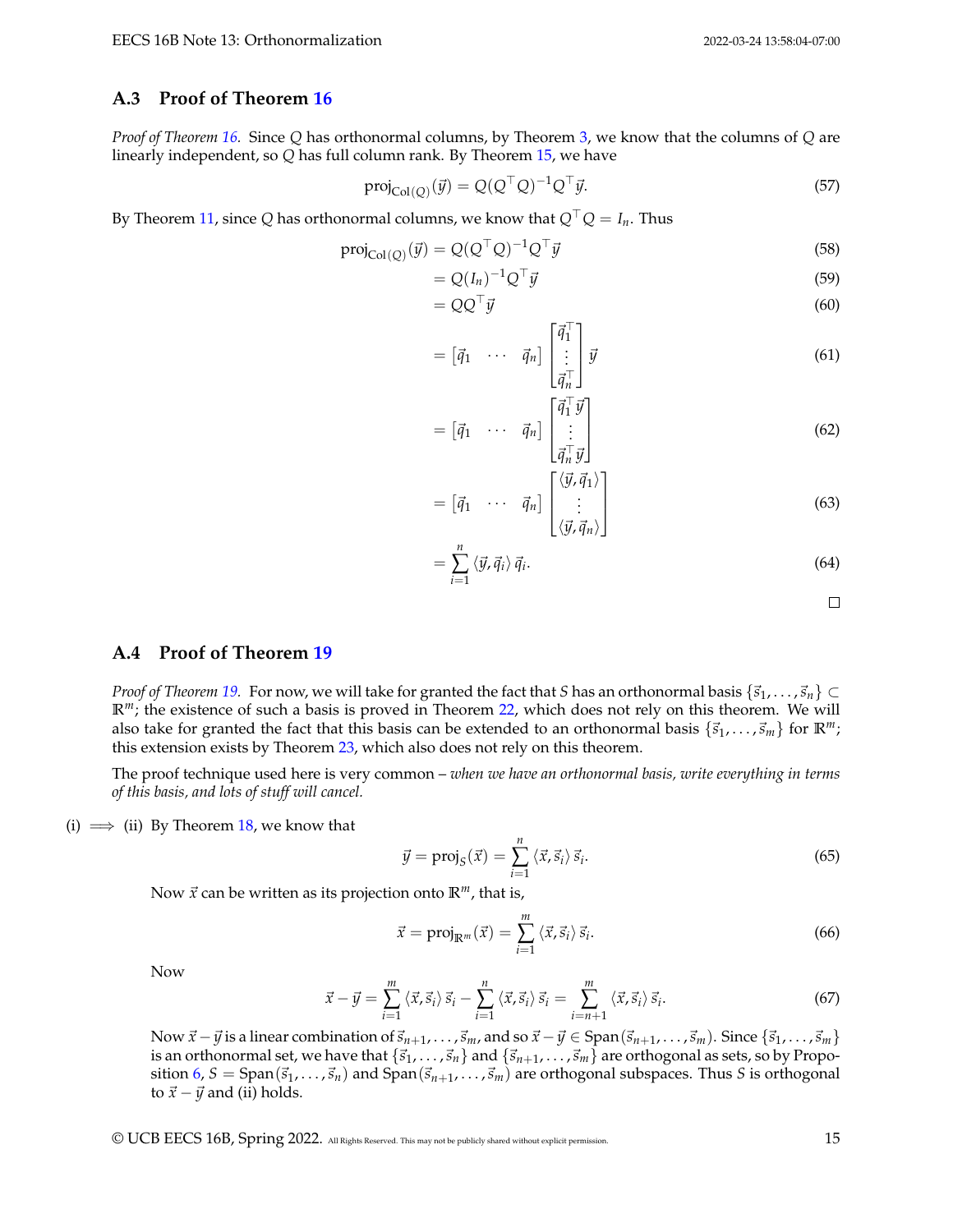(ii)  $\implies$  (i) Let  $\vec{z}$  be any vector in *S* other than  $\vec{y}$ . Then

$$
\|\vec{z} - \vec{x}\|^2 = \|(\vec{z} - \vec{y}) + (\vec{y} - \vec{x})\|^2 \tag{68}
$$

$$
= \langle (\vec{z} - \vec{y}) + (\vec{y} - \vec{x}), (\vec{z} - \vec{y}) + (\vec{y} - \vec{x}) \rangle \tag{69}
$$

$$
= \langle \vec{z} - \vec{y}, \vec{z} - \vec{y} \rangle + \langle \vec{z} - \vec{y}, \vec{y} - \vec{x} \rangle + \langle \vec{y} - \vec{x}, \vec{z} - \vec{y} \rangle + \langle \vec{y} - \vec{x}, \vec{y} - \vec{x} \rangle \tag{70}
$$

$$
= \left\| \vec{z} - \vec{y} \right\|^2 + 2 \left\langle \vec{z} - \vec{y}, \vec{y} - \vec{x} \right\rangle + \left\| \vec{y} - \vec{x} \right\|^2 \tag{71}
$$

$$
= \|\vec{z} - \vec{y}\|^2 + \|\vec{y} - \vec{x}\|^2 \tag{72}
$$

$$
> \|\vec{y} - \vec{x}\|^2 \tag{73}
$$

where we used the fact that  $\vec{z} - \vec{y} \in S$  since *S* is a subspace, then invoked (ii). Thus

$$
\|\vec{z} - \vec{x}\|^2 > \|\vec{y} - \vec{x}\|^2 \qquad \text{for all } \vec{z} \in S \setminus \{\vec{y}\}\tag{74}
$$

which implies that  $\vec{y} = \text{proj}_S(\vec{x})$  and thus (i) holds.

 $\Box$ 

### <span id="page-15-0"></span>**A.5 Proof of Theorem [21](#page-7-0)**

*Proof of Theorem [21.](#page-7-0)* Let  $\{\vec{a}_1, \ldots, \vec{a}_\ell\} \subseteq \mathbb{R}^n$  be a set of vectors and  $\{\vec{q}_1, \ldots, \vec{q}_l\} := \text{GRAMSCHMIDT}(\{\vec{a}_1, \ldots, \vec{a}_\ell\}).$ For notation's sake, let  $\vec{z}_1 := \vec{a}_1$ .

The usual flow for a proof of correctness is to show that each line, or block of lines, in the algorithm does what we want it to do. Given that the general flow of the algorithm is to build from  $\vec a_i$ 's to  $\vec z_i$ 's to  $\vec p_i$ 's to  $\vec q_i$ 's, we will start with proving facts about the  $\vec{z}_i$ 's.

- (a) We want to show some claims about the  $\vec{z}_i$ 's:
	- (I)  $\{\vec{z}_1, \ldots, \vec{z}_\ell\}$  is an orthogonal set.
	- (II) For each *i* we have  $\text{Span}(\vec{z}_1, \ldots, \vec{z}_i) = \text{Span}(\vec{a}_1, \ldots, \vec{a}_i)$ .
	- (III)  $\vec{z}_i = \vec{0}_n$  if and only if  $\vec{a}_i \in \text{Span}(\vec{a}_1, \ldots, \vec{a}_{i-1}).$

To do this, we first write the  $\vec{z}_i$  in terms of  $\vec{a}_i$  and other  $\vec{z}_k$ .

$$
\vec{z}_i = \vec{a}_i - \sum_{k=1}^{i-1} \langle \vec{a}_i, \vec{p}_i \rangle \vec{p}_i
$$
\n(75)

$$
= \vec{a}_i - \sum_{\substack{k=1\\ \vec{p}_k \neq \vec{0}_n}}^{i-1} \langle \vec{a}_i, \vec{p}_k \rangle \ \vec{p}_k - \sum_{\substack{k=1\\ \vec{p}_k = \vec{0}_n}}^{i-1} \langle \vec{a}_i, \vec{p}_k \rangle \underbrace{\vec{p}_k}_{=\vec{0}_n}
$$
(76)

$$
= \vec{a}_i - \sum_{\substack{k=1 \ \vec{p}_k \neq \vec{0}_n}}^{i-1} \langle \vec{a}_i, \vec{p}_k \rangle \, \vec{p}_k \tag{77}
$$

$$
= \vec{a}_i - \sum_{\substack{k=1 \ z_k \neq 0_n}}^{i-1} \left\langle \vec{a}_i, \frac{\vec{z}_k}{\|\vec{z}_k\|} \right\rangle \frac{\vec{z}_k}{\|\vec{z}_k\|}
$$
(78)

$$
= \vec{a}_i - \sum_{\substack{k=1\\ \vec{z}_k \neq \vec{0}_n}}^{i-1} \frac{\langle \vec{a}_i, \vec{z}_k \rangle}{\|\vec{z}_k\|^2} \vec{z}_k
$$
\n
$$
(79)
$$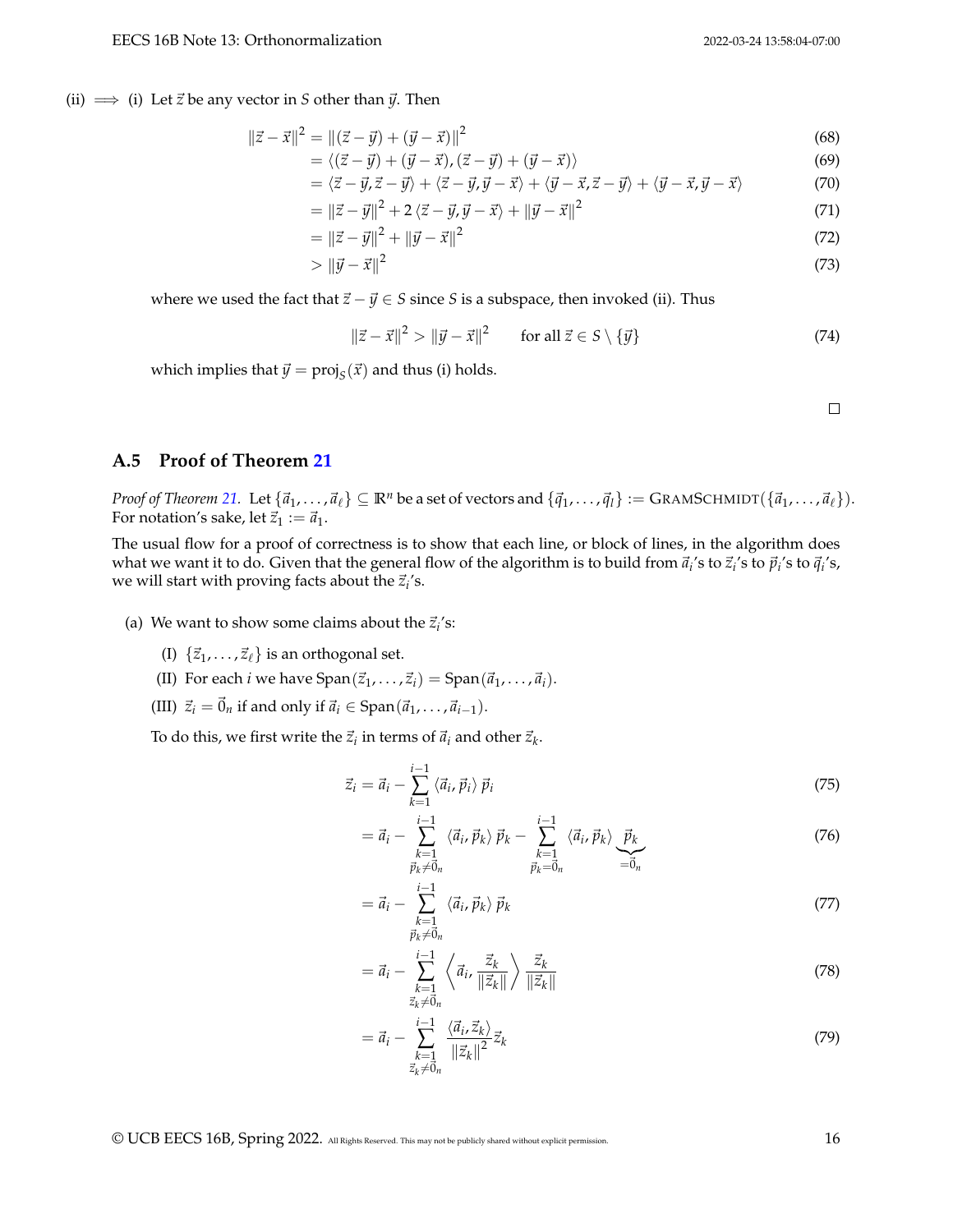<span id="page-16-1"></span>
$$
= \vec{a}_i - \sum_{\substack{k=1\\ \vec{z}_k \neq \vec{0}_n}}^{i-1} \frac{\langle \vec{a}_i, \vec{z}_k \rangle}{\langle \vec{z}_k, \vec{z}_k \rangle} \vec{z}_k.
$$
 (80)

This is an expression for  $\vec{z}_i$  in terms of  $\vec{z}_k$  for  $k < i$ , as well as  $\vec{a}_i$ . Note that we summed over only  $k$ such that  $\vec{z}_k \neq \vec{0}_n$ ; this is to avoid division by 0 errors.

Now we are ready to prove our claims.

(I) We show that  $\{\vec{z}_1, \ldots, \vec{z}_\ell\}$  is an orthogonal set. We do this by showing that for each *i*,  $\vec{z}_i$  is orthogonal to all the  $\vec{z}_k$  for  $k < i$ . We will show this for each *i* starting at  $i = 1$  and proceeding iteratively.<sup>[2](#page-16-0)</sup>

We start with  $i = 1$ , where there are no  $\vec{z}_k$  for  $k < i$ , and so we are done by definition – we have shown that  $\vec{z}_i$  is orthogonal to all the  $\vec{z}_k$  coming before it (because there are no such  $\vec{z}_k$  and the statement becomes tautological).

For our general case, we show that  $\vec{z}_i$  is orthogonal to all  $\vec{z}_k$  before it, i.e., for  $k < i$ . If  $\vec{z}_k = \vec{0}_n$ then

$$
\langle \vec{z}_i, \vec{z}_k \rangle = \langle \vec{z}_i, \vec{0}_n \rangle = 0 \tag{81}
$$

so  $\vec{z}_i$  is orthogonal to  $\vec{z}_k$ . We now just need to show that  $\vec{z}_i$  is orthogonal to all  $\vec{z}_k\neq\vec{0}_n$  for  $k < i$ . These are exactly the terms appearing in the sum in Equation [\(80\)](#page-16-1). Indeed, we can take the inner product and use Equation  $(80)$  to get

$$
\langle \vec{z}_i, \vec{z}_k \rangle = \left\langle \vec{a}_i - \sum_{\substack{j=1 \ \vec{z}_j \neq \vec{0}_n}}^{i-1} \frac{\langle \vec{a}_i, \vec{z}_j \rangle}{\langle \vec{z}_j, \vec{z}_j \rangle} \vec{z}_j, \vec{z}_k \right\rangle
$$
(82)

$$
= \langle \vec{a}_i, \vec{z}_k \rangle - \left\langle \sum_{\substack{j=1 \ \vec{z}_j \neq \vec{0}_n}}^{i-1} \frac{\langle \vec{a}_i, \vec{z}_j \rangle}{\langle \vec{z}_j, \vec{z}_j \rangle} \vec{z}_j, \vec{z}_k \right\rangle \tag{83}
$$

$$
= \langle \vec{a}_i, \vec{z}_k \rangle - \sum_{\substack{j=1 \ z_j \neq \vec{0}_n}}^{i-1} \frac{\langle \vec{a}_i, \vec{z}_j \rangle}{\langle \vec{z}_j, \vec{z}_j \rangle} \langle \vec{z}_j, \vec{z}_k \rangle \tag{84}
$$

Here we used bilinearity of the inner product to separate out terms and move scalars to the outside of the inner product. So now we have a bunch of inner products of the form  $\langle \vec{z}_j, \vec{z}_k \rangle$  for 1 ≤ *j*, *k* < *i*. Since we already processed steps 1, . . . , *i* − 1 by the time we get to step *i* in our iteration, we already know that  $\vec{z}_j$  is orthogonal to all the  $\vec{z}_m$  for  $m < j$ , and similarly that  $\vec{z}_k$  is orthogonal to all the  $\vec{z}_m$  for  $m < k$ . Thus, if one of *j* or *k* is less than the other, then they are orthogonal; otherwise,  $j = k$ .

Anyways, now that we know  $\langle \vec{z}_j, \vec{z}_k \rangle = 0$  unless  $j = k$ , we can write

$$
\langle \vec{z}_i, \vec{z}_k \rangle = \langle \vec{a}_i, \vec{z}_k \rangle - \sum_{\substack{j=1 \ \vec{z}_j \neq \vec{0}_n}}^{i-1} \frac{\langle \vec{a}_i, \vec{z}_j \rangle}{\langle \vec{z}_j, \vec{z}_j \rangle} \langle \vec{z}_j, \vec{z}_k \rangle \tag{85}
$$

$$
= \langle \vec{a}_i, \vec{z}_k \rangle - \frac{\langle \vec{a}_i, \vec{z}_k \rangle}{\langle \vec{z}_k, \vec{z}_k \rangle} \langle \vec{z}_k, \vec{z}_k \rangle - \sum_{\substack{j=1 \ \vec{z}_j \neq \vec{0}_n}}^{i-1} \frac{\langle \vec{a}_i, \vec{z}_j \rangle}{\langle \vec{z}_j, \vec{z}_j \rangle} \underbrace{\langle \vec{z}_j, \vec{z}_k \rangle}_{=0}
$$
(86)

$$
= \langle \vec{a}_i, \vec{z}_k \rangle - \frac{\langle \vec{a}_i, \vec{z}_k \rangle}{\langle \vec{z}_k, \vec{z}_k \rangle} \langle \vec{z}_k, \vec{z}_k \rangle \tag{87}
$$

<span id="page-16-0"></span><sup>2</sup> If we had CS70 or an equivalent class as a prerequisite, this would be essentially an induction proof. But again, knowing the formalism for induction isn't needed for reading and understanding this.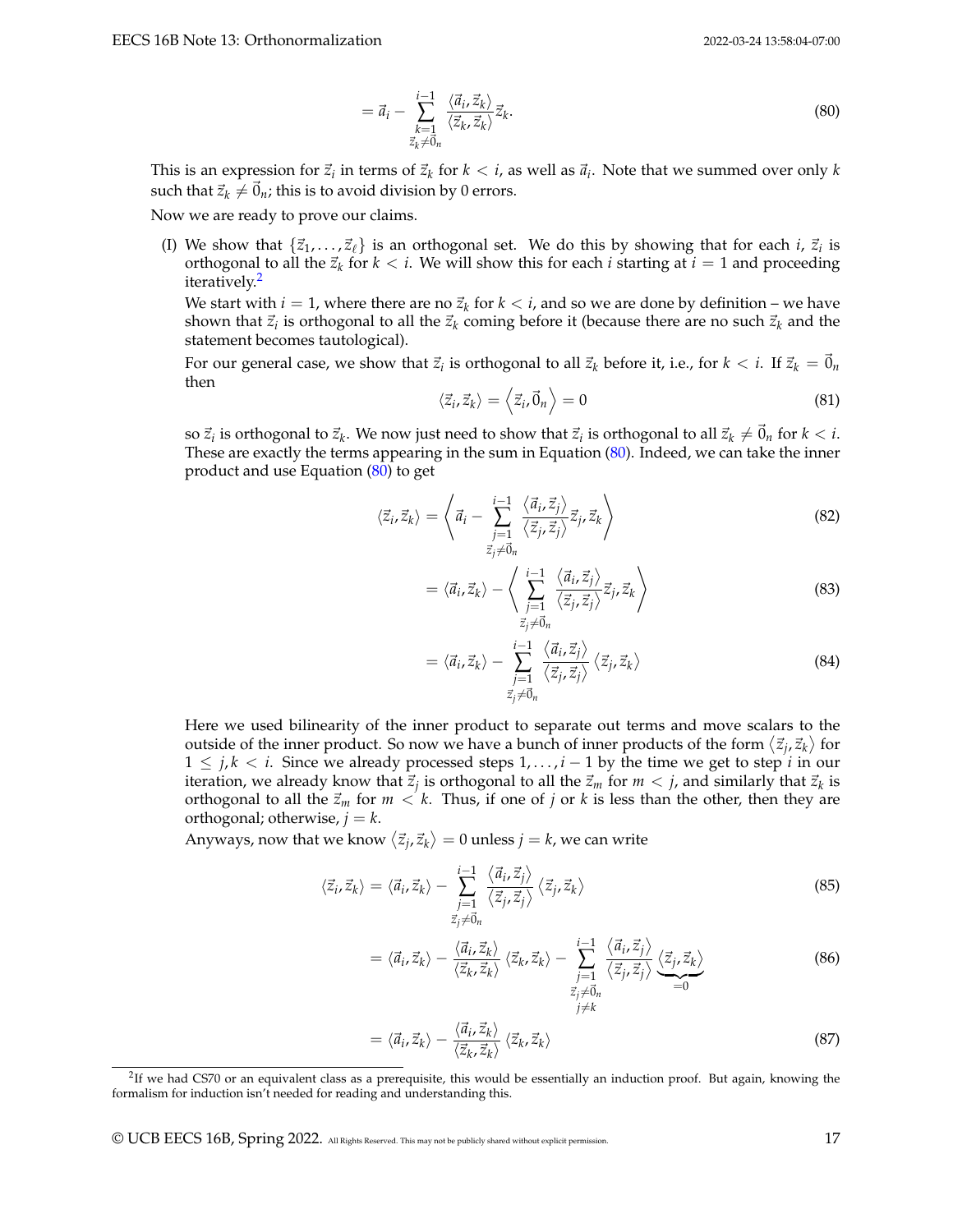$$
= \langle \vec{a}_i, \vec{z}_k \rangle - \langle \vec{a}_i, \vec{z}_k \rangle \tag{88}
$$

$$
=0\tag{89}
$$

and thus  $\vec{z}_i$  is orthogonal to  $\vec{z}_k$ . This shows that  $\vec{z}_i$  is orthogonal to  $\vec{z}_1, \ldots, \vec{z}_{i-1}$  for each *i*. Thus we have that  $\{\vec{z}_1, \ldots, \vec{z}_i\}$  is an orthogonal set for every *i*, and so  $\{\vec{z}_1, \ldots, \vec{z}_\ell\}$  is an orthogonal set.

(II) We show that  $Span(\vec{z}_1, \ldots, \vec{z}_i) = Span(\vec{a}_1, \ldots, \vec{a}_i)$  for each *i*. This is equivalent to showing that  $\vec{z}_i$ can be written as a linear combination of  $\vec{a}_1, \ldots, \vec{a}_i$  and  $\vec{a}_i$  can be written as a linear combination of  $\vec{z}_1, \ldots, \vec{z}_i$ , for each *i*.

We first claim that  $\vec{a}_i$  can be written as a linear combination of  $\vec{z}_1, \ldots, \vec{z}_i$ , for each *i*. Indeed, by rearranging Equation [\(80\)](#page-16-1), we have

$$
\vec{a}_i = \vec{z}_i + \sum_{\substack{k=1\\ \vec{z}_k \neq \vec{0}_n}}^{i-1} \frac{\langle \vec{a}_i, \vec{z}_k \rangle}{\langle \vec{z}_k, \vec{z}_k \rangle} \vec{z}_k.
$$
\n(90)

This is a linear combination of  $\vec{z}_1, \ldots, \vec{z}_i$  whose value is  $\vec{a}_i$ , and so we are done.

Now we claim that  $\vec{z}_i$  can be written as a linear combination of  $\vec{a}_1, \ldots, \vec{a}_i$ . We show this for every  $1 \le i \le n$ , starting at  $i = 1$  and proceeding iteratively.

We start with *i* = 1, in which case  $\vec{z}_1 = \vec{a}_1$  is the linear combination we want.

The general case starts again with Equation [\(80\)](#page-16-1), giving us:

$$
\vec{z}_i = \vec{a}_i - \sum_{\substack{k=1\\ \vec{z}_k \neq \vec{0}_n}}^{i-1} \frac{\langle \vec{a}_i, \vec{z}_k \rangle}{\langle \vec{z}_k, \vec{z}_k \rangle} \vec{z}_k.
$$
\n(91)

Since  $k < i$ , we have already processed  $\vec{z}_k$  in our iteration, and thus can write  $\vec{z}_k = \sum_{j=1}^k \alpha_{jk} \vec{a}_k$ , i.e., generate a linear combination of  $\vec{a}_1, \ldots, \vec{a}_k$  whose value is  $\vec{z}_k$ . This gets us

$$
\vec{z}_i = \vec{a}_i - \sum_{\substack{k=1\\ \vec{z}_k \neq \vec{0}_n}}^{i-1} \frac{\langle \vec{a}_i, \vec{z}_k \rangle}{\langle \vec{z}_k, \vec{z}_k \rangle} \vec{z}_k
$$
\n(92)

$$
= \vec{a}_i - \sum_{\substack{k=1\\ \vec{z}_k \neq \vec{0}_n}}^{i-1} \frac{\langle \vec{a}_i, \vec{z}_k \rangle}{\langle \vec{z}_k, \vec{z}_k \rangle} \sum_{j=1}^k \alpha_{jk} \vec{a}_j
$$
(93)

$$
= \vec{a}_i - \sum_{\substack{k=1\\ \vec{z}_k \neq \vec{0}_n}}^{i-1} \sum_{j=1}^k \alpha_{jk} \frac{\langle \vec{a}_i, \vec{z}_k \rangle}{\langle \vec{z}_k, \vec{z}_k \rangle} \vec{a}_j
$$
(94)

which is a linear combination of  $\vec{a}_1, \ldots, \vec{a}_i$  (remember that the term  $\frac{\langle \vec{a}_i, \vec{z}_k \rangle}{\langle \vec{z}_k, \vec{z}_k \rangle}$  $\frac{\langle u_i,z_k\rangle}{\langle \vec{z}_k,\vec{z}_k\rangle}$  is just a scalar). Thus we are done and the spans are equal.

(III) Finally, we want to show that  $\vec{z}_i = \vec{0}_n$  if and only if  $\vec{a}_i \in \text{Span}(\vec{a}_1, \ldots, \vec{a}_{i-1})$ . Indeed, we start with Equation [\(80\)](#page-16-1), use Theorem [18](#page-5-0) to write the sum as a projection, and then simplify with the fact that adding zero vectors to a set maintains the span of the set.

$$
\vec{z}_i = \vec{a}_i - \sum_{\substack{k=1\\ \vec{z}_k \neq \vec{0}_n}}^{i-1} \frac{\langle \vec{a}_i, \vec{z}_k \rangle}{\langle \vec{z}_k, \vec{z}_k \rangle} \vec{z}_k
$$
\n(95)

$$
= \vec{a}_i - \text{proj}_{\text{Span}\left(\vec{z}_k : 1 \le k < i, \, \vec{z}_k \neq \vec{0}_n\right)}\left(\vec{a}_i\right) \tag{96}
$$

$$
= \vec{a}_i - \text{proj}_{\text{Span}(\vec{z}_1, \dots, \vec{z}_{i-1})}(\vec{a}_i). \tag{97}
$$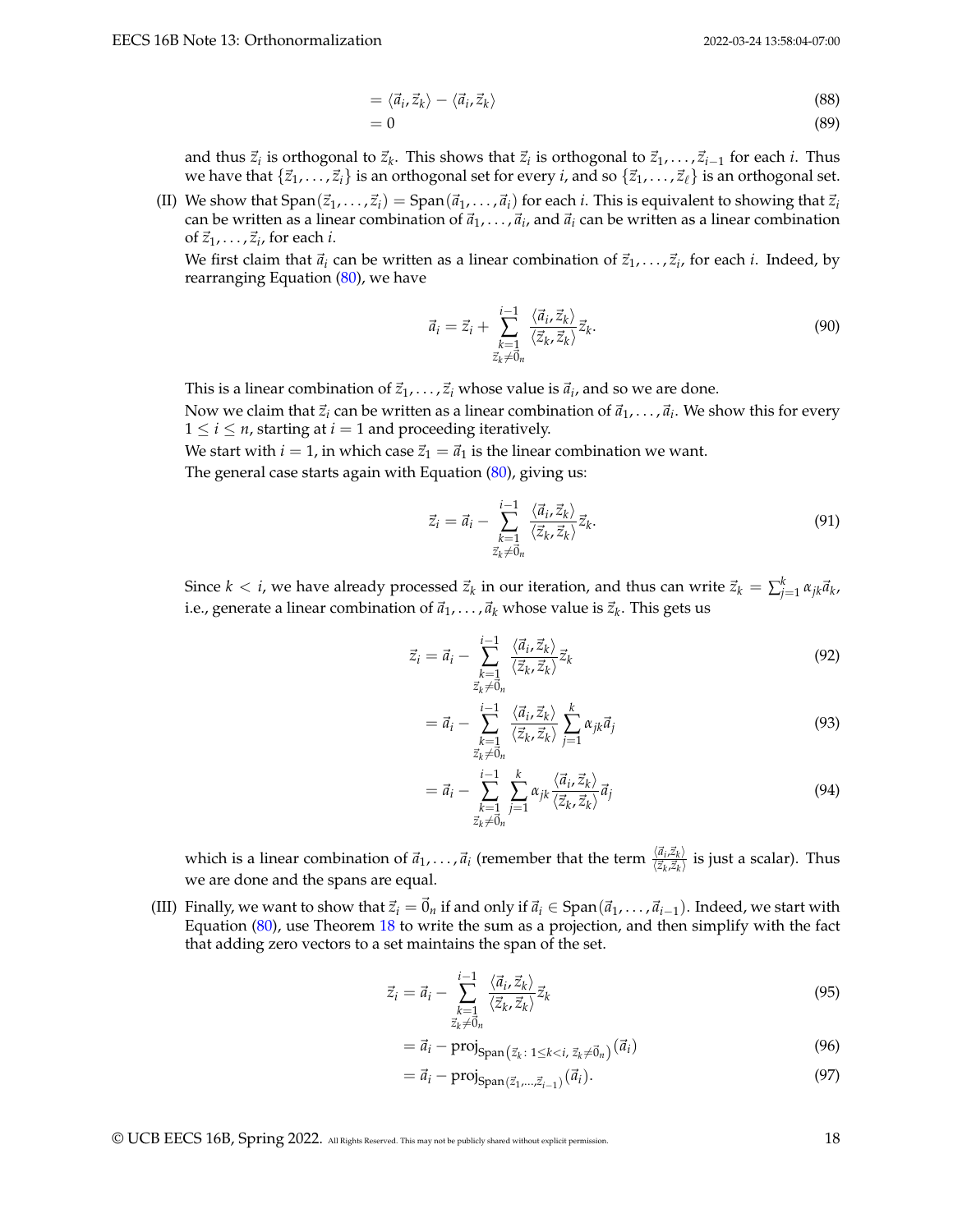We can now use (II) to simplify even more, since  $Span(\vec{z}_1, \ldots, \vec{z}_{i-1}) = Span(\vec{a}_1, \ldots, \vec{a}_{i-1})$ .

$$
\vec{z}_i = \vec{a}_i - \text{proj}_{\text{Span}(\vec{z}_1, \dots, \vec{z}_{i-1})}(\vec{a}_i)
$$
\n(98)

$$
= \vec{a}_i - \text{proj}_{\text{Span}(\vec{a}_1, \dots, \vec{a}_{i-1})}(\vec{a}_i). \tag{99}
$$

Thus  $\vec{z}_i = \vec{0}_n$  if and only if  $\vec{a}_i = \text{proj}_{\text{Span}(\vec{a}_1, ..., \vec{a}_{i-1})}(\vec{a}_i)$ , i.e., if and only if  $\vec{a}_i \in \text{Span}(\vec{a}_1, ..., \vec{a}_{i-1})$ .

Phew! That was quite a lot. What just transpired is one of the single most involved proofs in this course. But it's necessary to completely understand Gram-Schmidt, which is an extremely critical sub-routine in many concepts we will cover.

If you've come this far, take a breather, and then dive right back into it. We promise, the rest of the proof is *a lot* simpler.

- (b) We now want to show some claims about the  $\vec{p}_i$ 's:
	- (I)  $\{\vec{p}_1, \ldots, \vec{p}_\ell\}$  is an orthogonal set.
	- (II) For every *i*, either  $\vec{p}_i = \vec{0}_n$  or  $\|\vec{p}_i\| = 1$ .
	- (III) For each *i* we have  $\text{Span}(\vec{p}_1, \ldots, \vec{p}_i) = \text{Span}(\vec{a}_1, \ldots, \vec{a}_i)$ .
	- (IV)  $\vec{p}_i = \vec{0}_n$  if and only if  $\vec{a}_i \in \text{Span}(\vec{a}_1, \ldots, \vec{a}_{i-1}).$

We can show them rather quickly, as a result of our previous claims about the  $\vec{z}_i$ 's. The crucial observation to make here is that, for each *i*,  $\vec{p}_i$  is a scalar multiple of  $\vec{z}_i$ , say  $\vec{p}_i=\alpha_i\vec{z}_i$ . If  $\vec{z}_i=\vec{0}$  we may take  $\alpha_i = 1$ ; otherwise we can take  $\alpha_i = \frac{1}{\|\vec{z}_i\|}$ . Thus in either case  $\alpha_i \neq 0$ . With this framework, we now give the proofs.

(I) Let  $1 \leq k \leq i \leq \ell$ . Then

$$
\langle \vec{p}_i, \vec{p}_k \rangle = \langle \alpha_i \vec{z}_i, \alpha_k \vec{z}_k \rangle \tag{100}
$$

$$
= \alpha_i \alpha_k \langle \vec{z}_i, \vec{z}_k \rangle \tag{101}
$$

$$
=0 \tag{102}
$$

since  $\{\vec{z}_1,\ldots,\vec{z}_\ell\}$  is an orthogonal set. Thus  $\{\vec{p}_1,\ldots,\vec{p}_\ell\}$  is an orthogonal set.

(II) Take *i* such that  $\vec{z}_i = \vec{0}_n$ . Then by the algorithm,  $\vec{p}_i = \vec{0}_n$ , so

$$
\|\vec{p}_i\| = \left\|\vec{0}_n\right\| = 0. \tag{103}
$$

Now take *i* such that  $\vec{z}_i \neq \vec{0}_n$ . Then

$$
\|\vec{p}_i\| = \|\alpha_i \vec{z}_i\| = \alpha_i \|\vec{z}_i\| = \frac{\|\vec{z}_i\|}{\|\vec{z}_i\|} = 1.
$$
 (104)

- (III) For each *i* we have  $Span(\vec{z}_1, \ldots, \vec{z}_i) = Span(\vec{a}_1, \ldots, \vec{a}_i)$ . Since  $\vec{p}_i = \alpha_i \vec{z}_i$  where  $\alpha_i \neq 0$ , we know that  $\text{Span}(\vec{z}_1,\ldots,\vec{z}_i) = \text{Span}(\vec{p}_1,\ldots,\vec{p}_i)$ . Thus  $\text{Span}(\vec{a}_1,\ldots,\vec{a}_i) = \text{Span}(\vec{p}_1,\ldots,\vec{p}_i)$ .
- (IV) We have that  $\vec{p}_i = \alpha_i \vec{z}_i$  with  $\alpha_i \neq 0$ , so  $\vec{p}_i = \vec{0}_n$  if and only if  $\vec{z}_i = \vec{0}_n$ . We have already shown that this is true if and only if  $\vec{a}$ <sup>*i*</sup> ∈ Span( $\vec{a}$ <sub>1</sub>, . . . ,  $\vec{a}$ <sub>*i*−1</sub>), so we obtain the conclusion.

Nearly there! Once we have the facts proven above, we can prove the required original claims made in Theorem [21.](#page-7-0) Suppose for now that  $\{\vec{a}_1, \ldots, \vec{a}_\ell\}$  is a general set of vectors.

(i) To show that  $\{\bar{q}_1, \ldots, \bar{q}_l\}$  is an orthonormal set, we use the fact that  $\{\bar{p}_1, \ldots, \bar{p}_\ell\}$  is an orthogonal set where each vector is either the zero vector or has unit norm. Since  $\{\vec{q}_1,\ldots,\vec{q}_l\}$  is  $\{\vec{p}_1,\ldots,\vec{p}_\ell\}$  with all zero vectors removed, we have that  $\{\vec{q}_1, \ldots, \vec{q}_l\}$  is an orthogonal set where all vectors have unit norm, and is hence an orthonormal set.